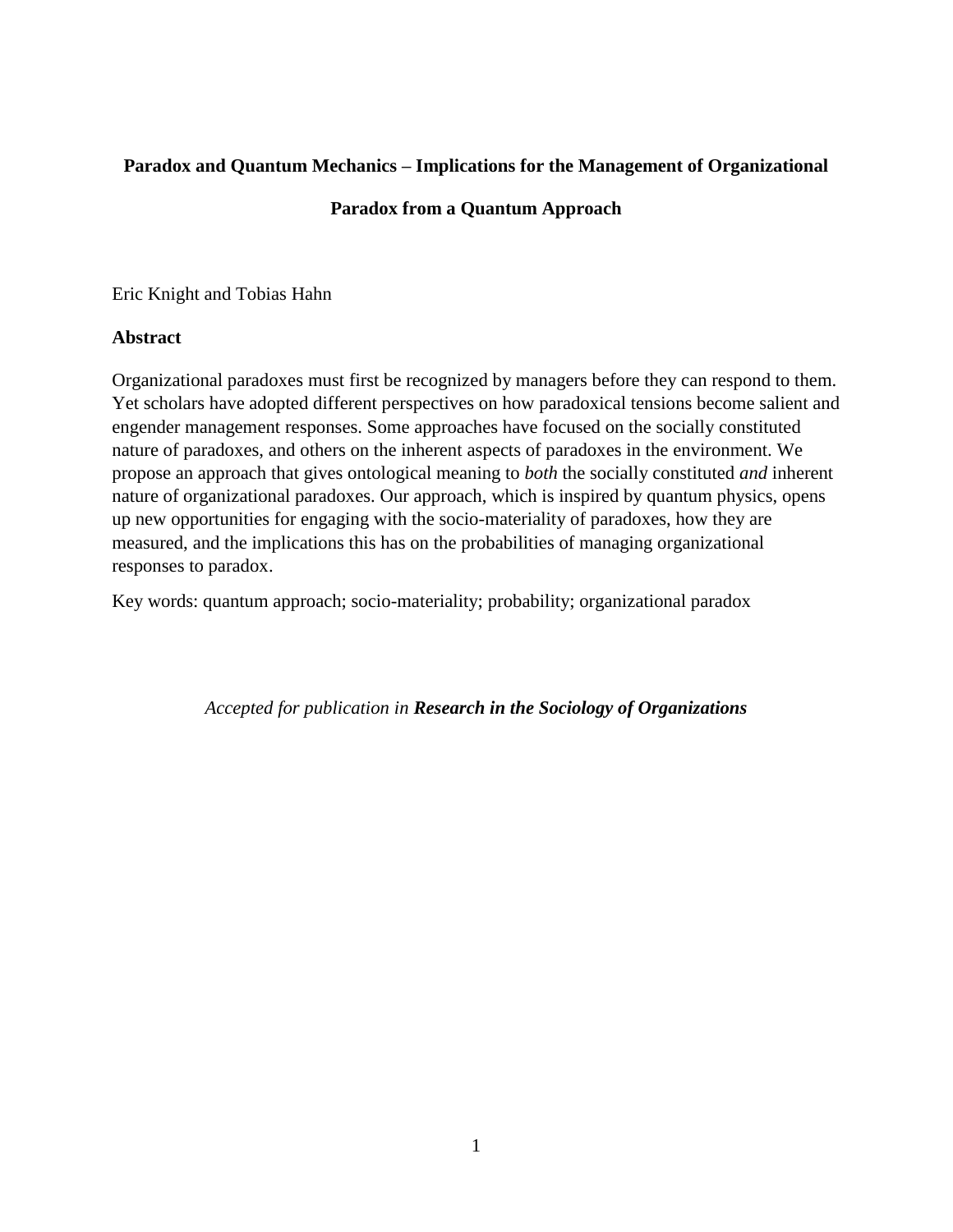#### **1 Introduction**

Research on organizational paradox has been burgeoning over recent decades (for recent reviews of the paradox literature see Putnam, Fairhurst, & Banghart, 2016; Schad, Lewis, Raisch, & Smith, 2016). More and more scholars conceptualize organizational phenomena and strategies in terms of contradictory yet interdependent demands that appear simultaneously and persist over time. Two major streams within this research area refer to the ontology of organizational paradox (Cunha & Putnam, 2019; Schad & Bansal, 2018; Schad, Lewis, & Smith, 2019) and to individual and organizational responses to paradox (Jarzabkowski & Lê, 2017; Knight & Paroutis, 2017; Lüscher & Lewis, 2008; Miron-Spektor, Ingram, Keller, Smith, & Lewis, 2018).

For a long time, the opposition between two approaches has marked the ontological debate around organizational paradox. This debate in turn has significant implications for understanding the different kinds of responses that actors have to paradox and how they can be organizationally managed. According to the inherent approach, organizational paradoxes exist 'out there' due to the complex nature of organizational systems and irrespective of their recognition by individuals or organizations (Cameron & Quinn, 1988). Therefore, responses to paradox are examined through how actors recognize and identify paradoxes, for example by applying cognitive mindsets that enable them to more readily appraise and interpret tensions (Miron-Spektor et al., 2018). By contrast, the constitutive approach argues that organizational paradoxes have no prior existence to their discursive and social construction of organizational actors (Putnam et al., 2016). Thus, the analysis of responses to paradox focuses on how actors render paradoxes salient and enact responses to paradox through discursive practices (Jarzabkowski, Lê, & Van de Ven, 2013). Recently, we proposed an alternative approach to the ontology of paradox that explains how organizational paradox is both inherent and socially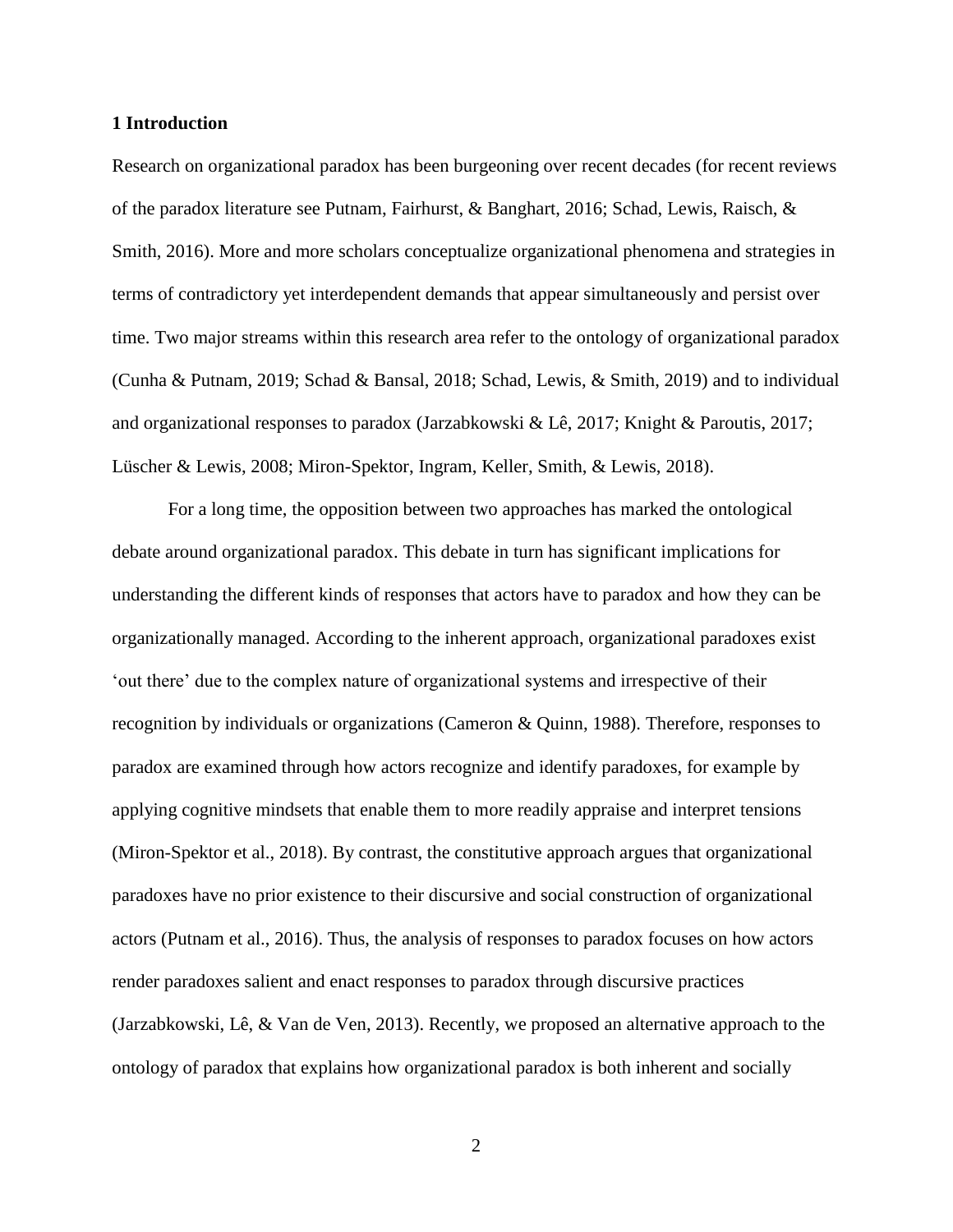constructed at the same time (Hahn & Knight, in press). We do so by mobilizing the ontological underpinnings of quantum mechanics, and explore the implications of such a quantum approach for paradox theory and understanding the ontology of paradox. However, we only briefly touch upon the implications of such a quantum approach for the practical management of organizational paradox.

In this chapter, we more systematically develop what follows from a quantum approach for managing and responding to organizational paradox. Most importantly, we focus on the implications of the probabilistic nature of paradox and the measurement of paradox. We unpack how managers curate the socio-material context for the experience and enactment of paradoxes by leveraging the use of material objects, the composition of teams, and the evolution of sensemaking frames. We also develop how managers can develop awareness and preparedness for potential paradox and gain recognition of the socio-material configurations that render salient paradoxes more likely. We highlight how from a quantum approach the response to paradox is highly paradoxical in itself.

By focusing on the management implications of a quantum approach to paradox, we offer insights into how organizational decision makers can adequately respond to the dual, inherent and socially constructed, nature of paradox. Our argument illustrates that from a quantum approach, response to paradox needs to combine the preparedness for the possibility of different paradoxes to emerge with the active management of the socio-material context through which organizational actors enact salient paradoxes. We also reflect on the interdisciplinary experience from developing a quantum approach to an organizational phenomenon like organizational paradox.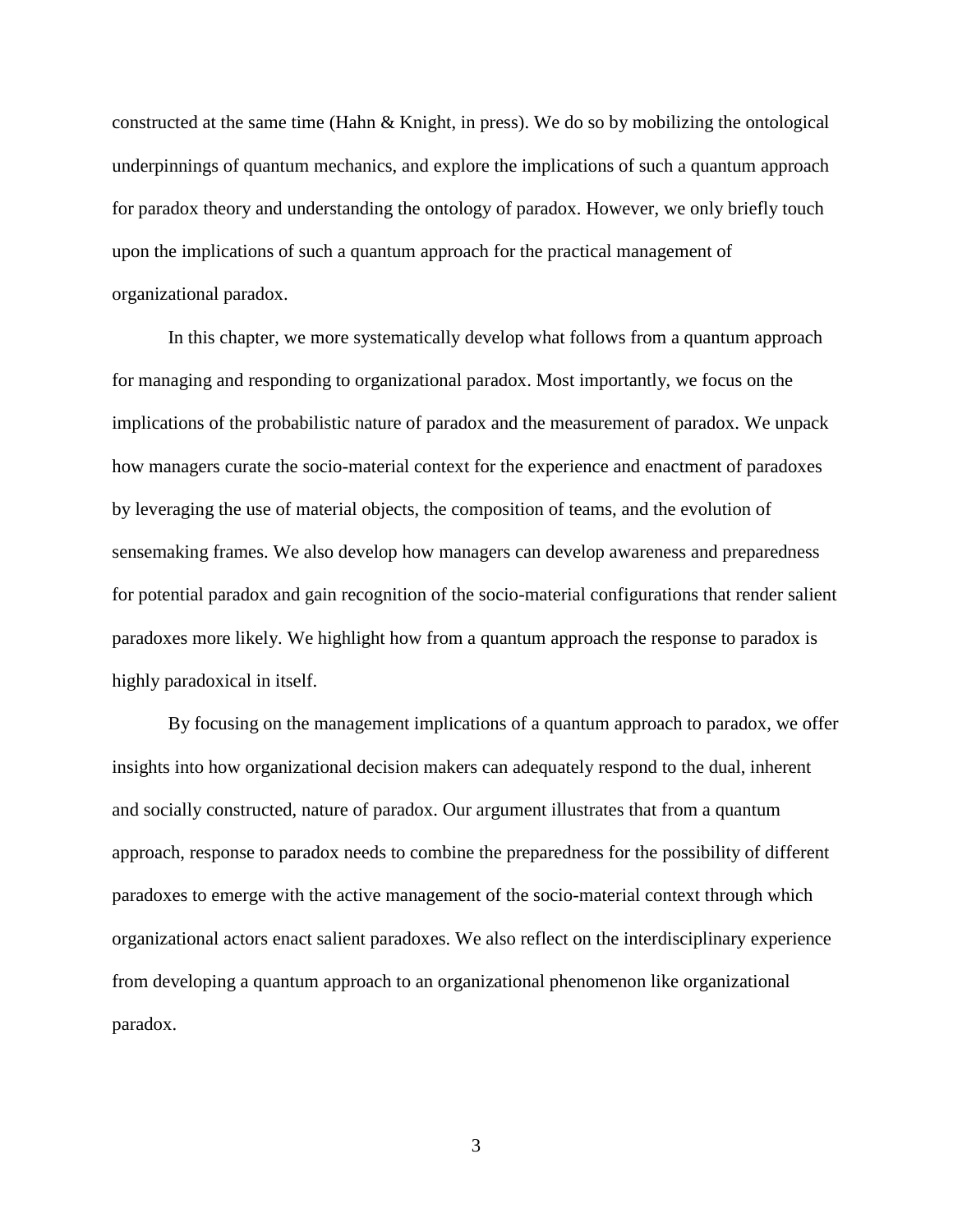In the following, we first sketch out the quantum approach to organizational paradox and its ontological underpinning from quantum mechanics. We then develop the implications of this approach for managing and responding to paradox. We conclude this chapter with a discussion of future research opportunities that follow from our argument.

### **2 The Quantum Approach to Organizational Paradox**

Organizational paradox is commonly defined as "persistent contradictions between interdependent elements" (Schad et al., 2016: 6) in organizational life. These contradictions operate between opposing elements that "seem logical individually but inconsistent and even absurd when juxtaposed" (Smith & Lewis, 2011: 382). At the same time, these opposing elements are interdependent, meaning simultaneous links bind each of the opposing poles (Smith & Lewis, 2011).

While consensus exists on this definitional core of organizational paradox, its ontology is still subject to controversial debate (Schad & Bansal, 2018). This debate has been developing between two main approaches, the inherent approach and the constitutive approach. A key aspect of this debate revolves around the distinction between latency and salience of organizational paradox. Latency refers to the status of organizational paradoxes prior to their recognition by actors. Salience refers to the experience of contradictory, yet interdependent elements by organizational actors. Proponents of the inherent and the constitutive views disagree on the relevance and the role of latency and salience of paradox.

We note that the opposition between the two approaches has been amplified for analytical purposes, and that many of the scholars identified with each of these views, including ourselves, have often sought to actively bridge different perspectives between these approaches. For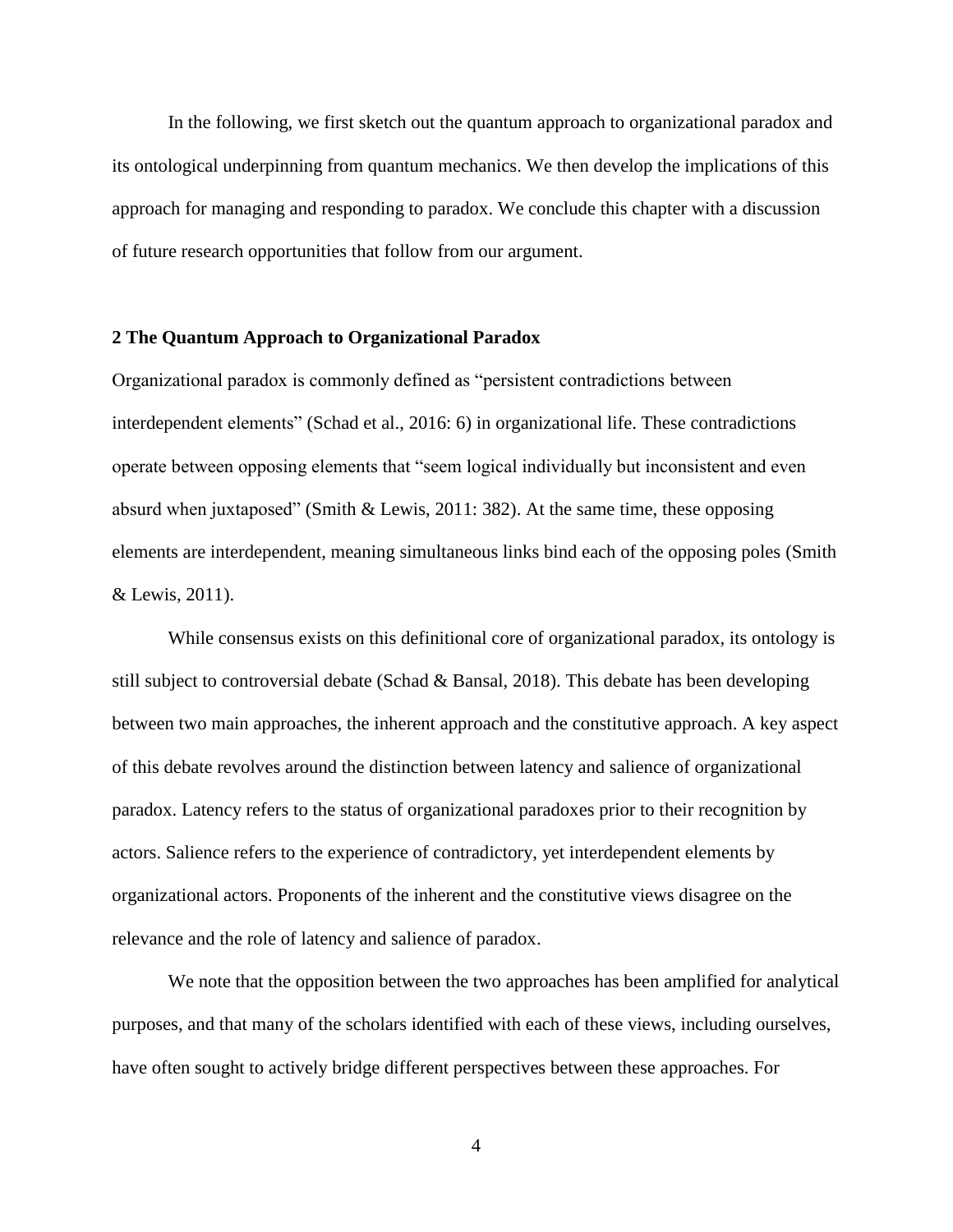instance Smith and Lewis (2011: 388) propose that paradoxes are both inherent and socially constructed in that "opposing yet interrelated dualities are embedded in the process of organizing *and* are brought into juxtaposition via environmental conditions." Nevertheless, we believe this distinction has been fruitful since no approach to date has satisfactorily resolved the underlying ontological and methodological tensions implicated in bridging both views. Our quantum approach to organizational paradox represents an attempt to offer an ontology of organizational paradox that explains *how* exactly paradoxes are both inherent and socially constructed.

# *2.1 Inherent vs Constitutive Approach*

The inherent approach follows a Platonic tradition and sees paradox as being innate in organizational systems (Cameron & Quinn, 1988) in terms of "real" paradoxes (Clegg, da Cunha, & Cunha, 2002; Schad & Bansal, 2018) irrespective of organizational actors' experience of paradox. Latency captures this inherent nature of paradox since it posits that organizational paradoxes exist 'out there' prior to their recognition by actors. Fundamentally, paradoxes arise from innate characteristics of organizations and their interactions with the organizational environment, irrespective of what organizational actors say or do (Cameron & Quinn, 1988). Consequently, paradoxes exist because of "the core activities and elements of the organization" (Smith & Lewis, 2011: 384).

The essence of salience is rather uncontested between the two approaches in that it captures organizational actors' recognition and experience of a situation as paradoxical, i.e. as comprising contradictory, yet interdependent elements (Putnam et al., 2016; Smith & Lewis, 2011). However, the two approaches differ with regard to the relevance they assign to salience. According to the inherent approach, salience merely represents the recognition of pre-existing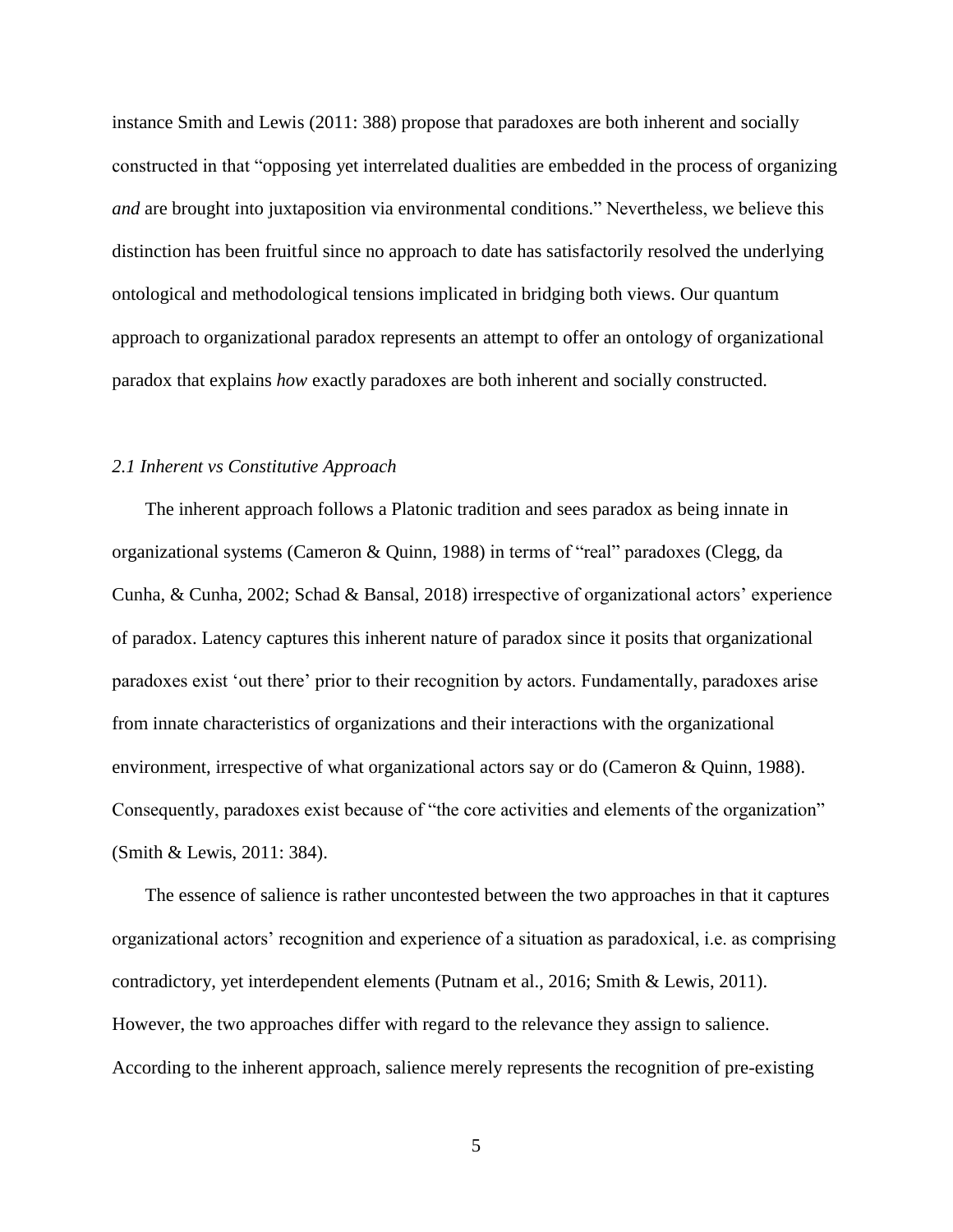paradoxes by organizational actors. This approach thus emphasizes the structural conditions and cognitive factors that render paradoxical tensions salient.

These two factors (cognition and structure) are key factors to explain responses to paradox from the inherent approach. Smith and Lewis (2011) highlighted contextual conditions of plurality, scarcity, and change, arguing that these prime and reinforce salience by surfacing latent tensions and bringing specific paradoxes to the fore. Therefore, organizational members are more likely to experience paradoxes in turbulent times (Quinn & Cameron, 1988) and responses to paradox hinge on contextual and structural conditions. With regard to cognition, proponents of the inherent approach argue that individuals who use paradoxical thinking—defined as the ability "to effectively embrace, rather than avoid contradictions" (Smith & Tushman, 2005: 533)—are more likely to recognize and experience paradoxes (Hahn, Preuss, Pinkse, & Figge, 2014; Smith & Tushman, 2005). A paradox mindset Miron-Spektor et al. (2018) is thus crucial to understand how organizational actors experience paradoxical tensions and what kind of responses they develop. Following such a representationalist position, for developing adequate responses, managers need the 'right' cognitive templates to see them (Schad & Bansal, 2018) in terms of the ability to embrace paradoxical tensions and live up to both poles despite their contradictions (Smith & Lewis, 2011).

The constitutive approach follows a social constructivist tradition as being constructed through discourse and practice (Knight & Paroutis, 2017; Putnam et al., 2016). In contrast to the inherent approach, according to which paradoxes exist irrespective of organizational actors' recognition or responses, proponents of the constitutive approach argue that paradoxes have no status prior to their recognition by actors (Hatch & Erhlich, 1993; Putnam et al., 2016). Rather, they conceptualize paradoxes are constituted through actors' social construction, i.e. through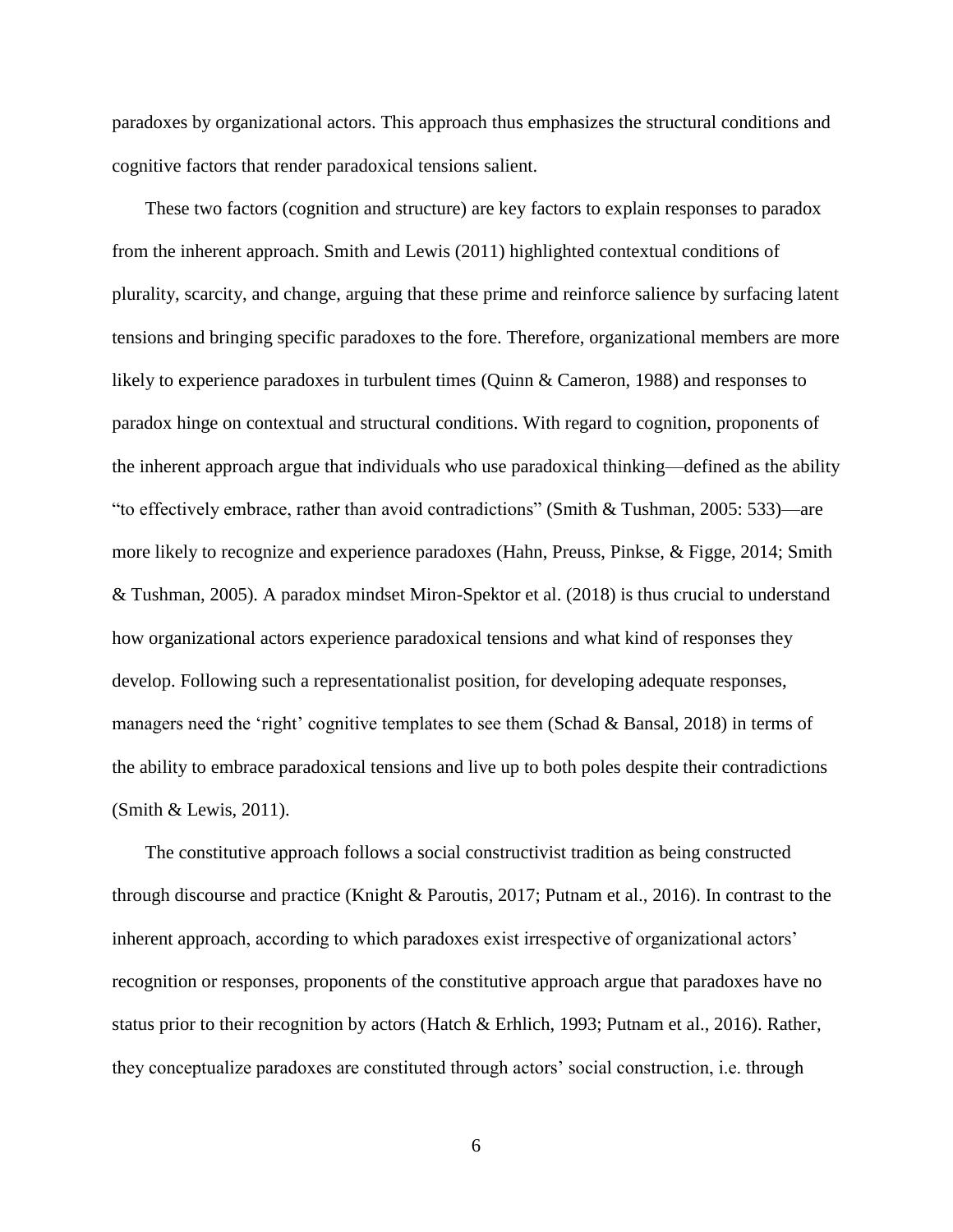their cognition and rhetoric (Putnam et al., 2016), and their ongoing practices (Jarzabkowski & Lê, 2017; Knight & Paroutis, 2017).

Consequently, latency is not a valid or relevant dimension of organizational paradox since paradoxes are constituted only through organizational actors' discourse and practice. Therefore, for the constitutive approach, salience acts as the foundational ontological dimension. Most importantly, the constitutive approach conceptualizes organizational paradox as a product of actors' recognition and experience (Putnam et al., 2016). It emphasizes the mental and discursive processes involved in the construction of paradoxes for explaining salience. Here, paradoxes are instigated "in the moment" as actors construct paradox through specific speech acts and practices (Jarzabkowski, Bednarek, & Lê, 2018).

Consequently from the constitutive approach, the construction of and the response to paradox are inseparable. Jarzabkowski and Lê (2017) show how actors both discursively construct, and respond to, organizational paradoxes through humor during everyday work. The discursive construction of paradox and practices to respond to paradox amplify each other over time. Response to paradox is thus both discursive and practical, for instance by providing "interpretive contexts" that enable organizational members to recognize and respond to paradox (Knight & Paroutis, 2017) or by enabling organizational actors to work through paradoxes through interventive questioning that targeted contradictory elements (Lüscher & Lewis, 2008).

#### *2.2 A Quantum Approach*

Recently, we proposed an alternative approach to the ontology of paradox by mobilizing the ontological underpinnings of quantum mechanics (Hahn  $\&$  Knight, in press). We argue that such a quantum approach can reconcile the inherent and the constitutive approach by explaining *how*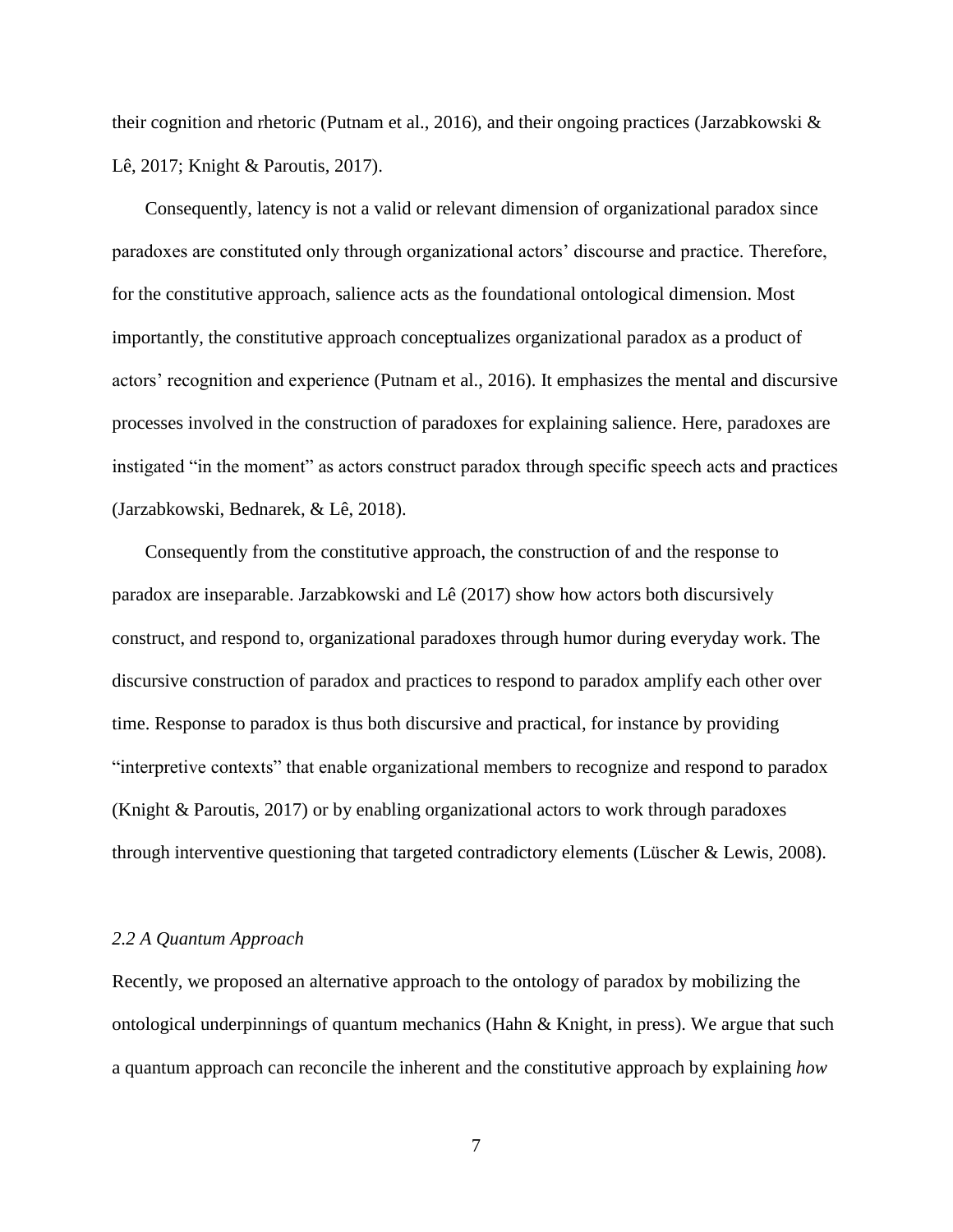organizational paradox can be both inherent and socially constructed. In particular, we draw on the principles of superposition and measurement from quantum mechanics for explaining latency and salience of organizational paradox.

Quantum mechanics emerged early in the twentieth century and disrupts many fundamental assumptions of classical Newtonian physics. Whilst classical assumptions seemed able to explain macroscopic phenomena, early quantum physicists noted that their explanatory power disappeared for phenomena at very small scales, i.e., the behavior and characteristics of subatomic particles such as electrons or photons (Griffiths, 2005; Polkinghorne, 1984). Since the late 1920s, quantum mechanics has become the dominant theory in physics, and enjoys strong theoretical and empirical support (Oppenheim & Wehner, 2010). Most physicists today believe that reality is ultimately quantum-mechanical in nature.

Our intention in Hahn and Knight (in press) was not to argue that the organizational world operates according to the rules of quantum physics, nor do we seek to make claims about the nature and properties of energy and matter. For this reason, the argumentation in that paper is not based on an analogy to the *physical* world. For clarity, analogies work by providing an alternate basis through which to explore logical relations laid out in an established literature (known as "the grounds"). Analogies are evaluated based on their ability to generate new insights and connections (known as "warrants") to offer alternative conceptual accounts and explanations for empirical phenomena, such as organizational paradox (Alvesson & Sandberg, 2011; Ketokivi, Mantere, & Cornelissen, 2017). Making such a leap would require arguing that organizational paradox is 'like' the quantum physical world.

However, by mobilizing the ontology of quantum mechanics, in our quantum approach to organizational paradox we seek to contribute to the *meta-*physics dealing with the nature of the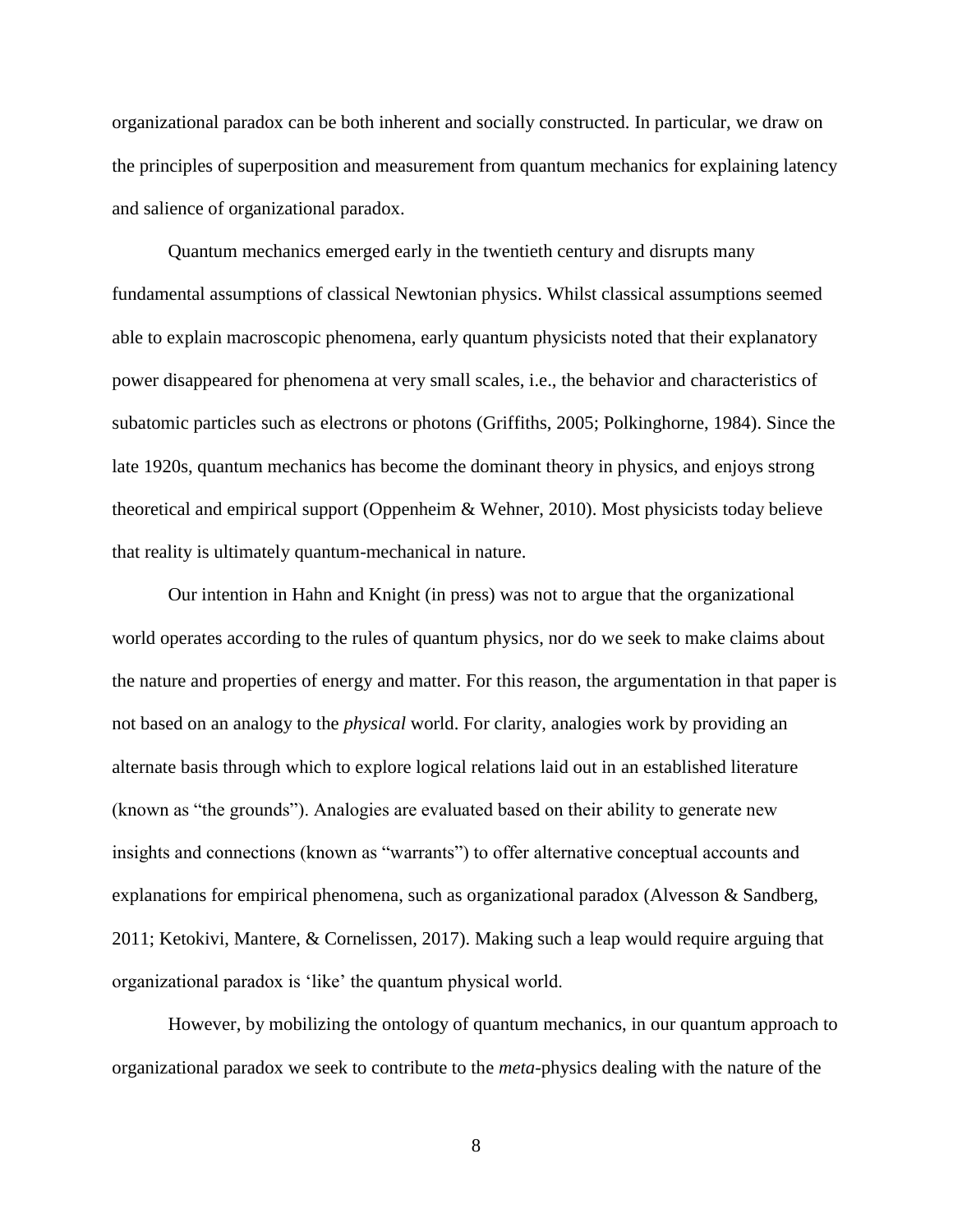social world, that is, the ontology of social phenomena (Hahn & Knight, in press). Here, the claim is that the meta-physical world of organizational paradox is 'like' the meta-physical world of quantum mechanics. In both instances, concepts and categories that are relevant to a quantum ontology are relevant to the properties and relations that are important in understanding organizational paradoxes, and by extension, how actors and managers respond to them. Specifically, we propose to reconceptualize latency and salience of organizational paradox by drawing on the quantum principles of superposition and measurement, respectively. In doing so, we closely follow the work of other metaphysical social scientists like Barad (2007), who point out that the ontology of quantum mechanics is neither representationalist nor constructivist. According to Barad (2007), quantum mechanics constitutes a novel ontology that acknowledges inherent but indeterminate characteristics of reality in terms of probabilities to experience reality in different ways in a given socio-material context. However, the actual experienced reality is socially enacted in the moment when actors instantiate a specific experience from the possibility room of potential instantiations through the intra-action with their socio-material context. The socio-material context is perceived here as an assemblage where "the social and the material are considered to be inextricably related—there is no social that is not also material, and no material that is not also social" (Orlikowski, 2007: 1437). We mobilize this ontological position to develop our quantum approach to organizational paradox.

#### 2.2.1 Superposition and Latency

The quantum principle of superposition recognizes that position and momentum are not fixed for subatomic particles, as predicted by classical physical rules. Rather, it reflects that prior to measurement, quanta seem to exist in a probabilistic and indeterminate superposition state that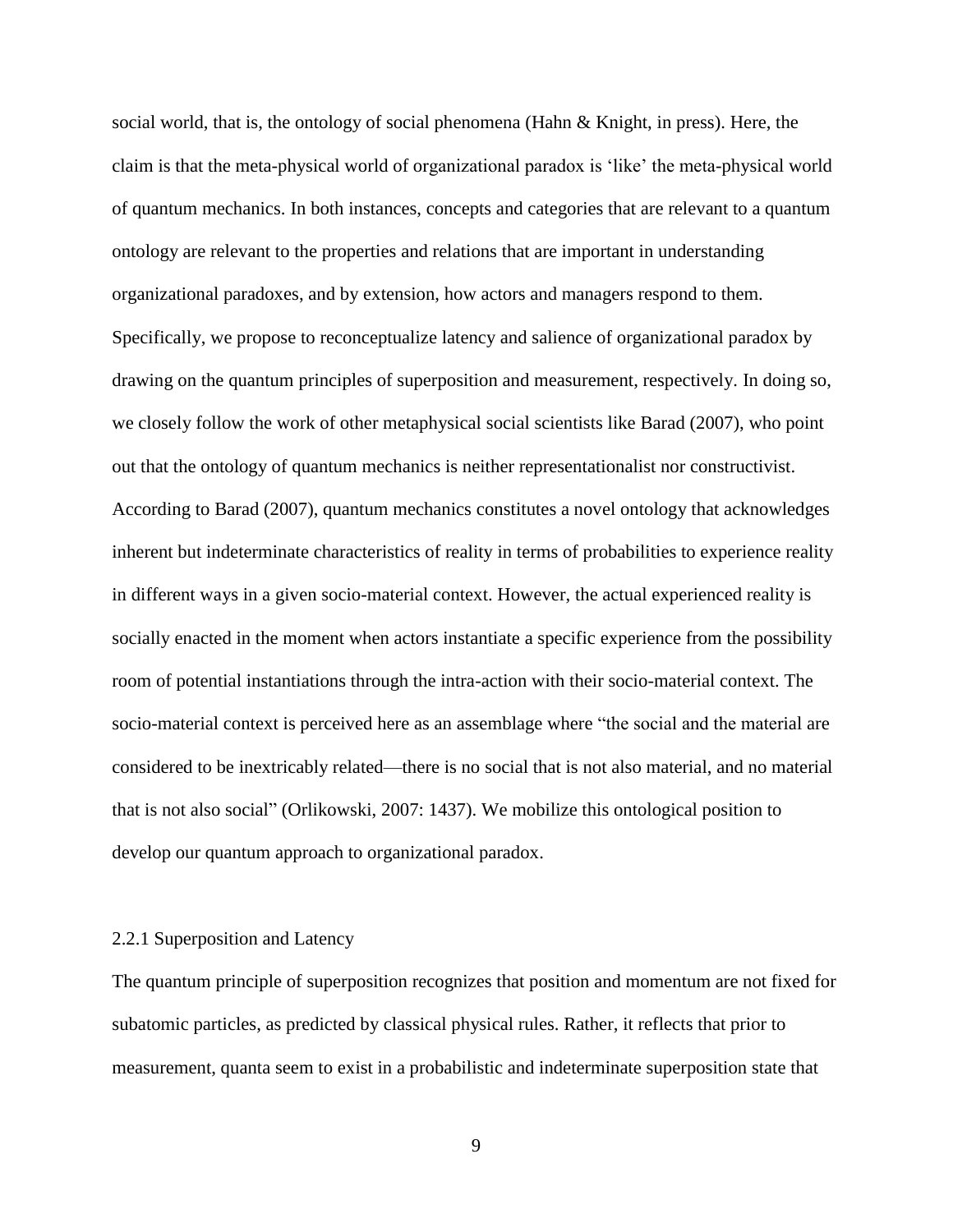simultaneously holds the *potentiality* of different locations of a particle in its physical motion (Dirac, 1981). In other words, particles do not have discrete physical states at any point in time, but rather carry the probability to adopt a range of different possible states. Hence, according to quantum mechanics, the subatomic world is inherently probabilistic.

The most famous example of superposition is the wave-particle duality of light according to which electromagnetic radiation holds the potential to exhibit particle- or wave-like characteristics, depending on measurement. Schrödinger linked wave and particle properties and described the likelihood of a particle being observed in a certain area or with a certain momentum at a particular point in time (Griffiths, 2005) in abstract mathematical, so-called probability wave functions. Probability wave functions describe the principle of superposition wherein quanta—prior to measurement—simultaneously hold the potentiality of different possible, but indeterminate states (Feynman, Leighton, & Sands, 2010; Rae, 2005). These probabilities do not reflect ignorance or a lack of knowledge, but the indeterminacy that is inherent in the quantum state of superposition unless a measurement is made (Feynman et al., 2010; Wheeler & Zurek, 1983).

Extracting the ontological essence of superposition means that all one can know about the subatomic physical reality are probabilities of observing quanta in a certain place or with a certain momentum. The quantum world does not have determinate properties prior to measurement. Rather, according to the principle of superposition, it is more accurately described in terms of inherent potentialities of different ways to experience physical reality (Ball, 2018).

By applying the ontological underpinnings of superposition to latency of paradox, Hahn and Knight (in press) argue "that latency implies that all possible paradoxical and nonparadoxical situations are inherent in an organizational setting simultaneously, but exist in an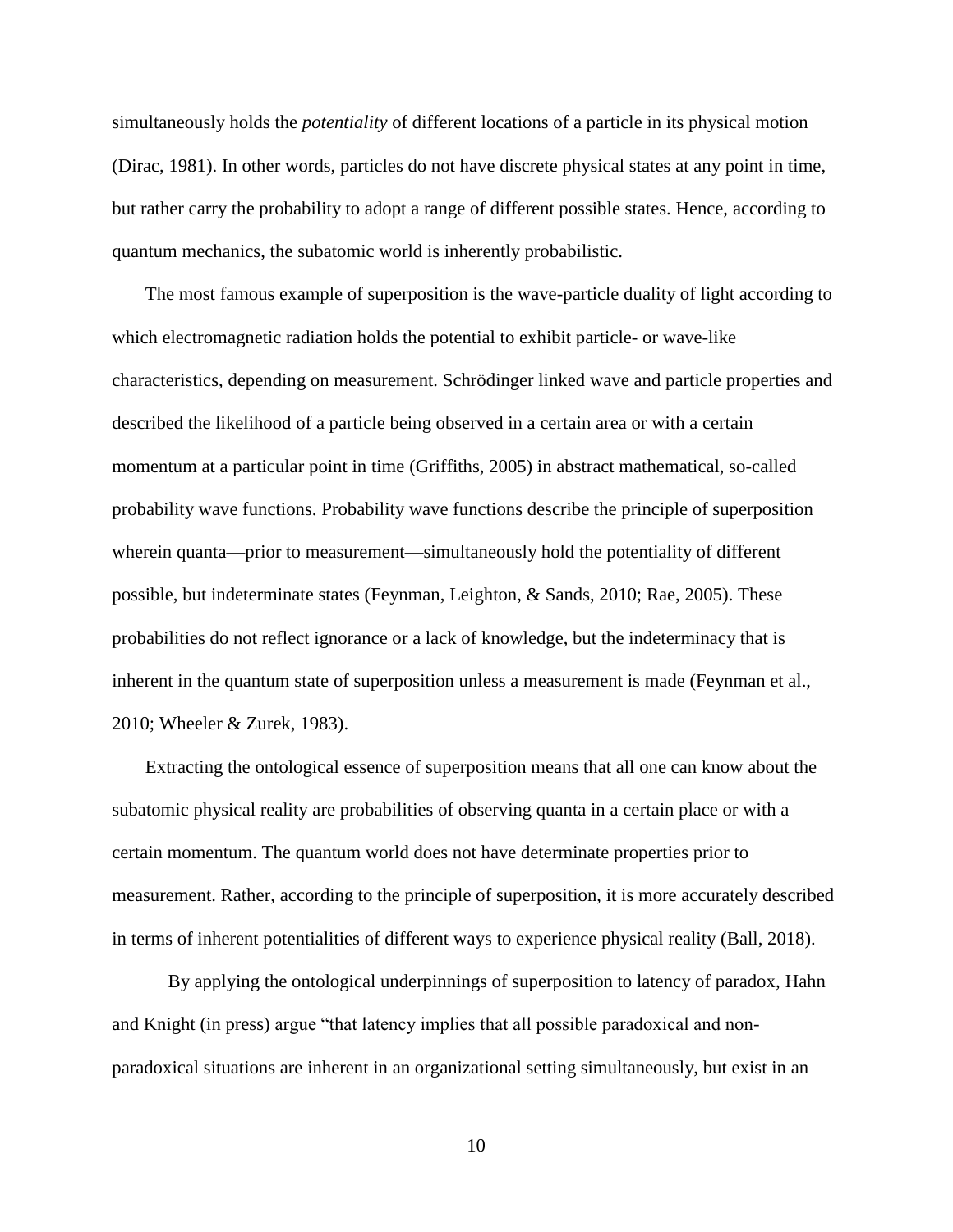indeterminate state." This argument implies that paradoxes do exist latently and prior to observation, but only in terms of potentialities. Hence, all issues that are inherent in organizational life hold the potentiality to form organizational paradoxes or not. Latent paradoxes coexist in terms of indeterminate potentialities that are inherent in organizational systems. Latent paradox cannot be described concretely but only in probabilistic terms. Organizational issues and systems are not inherently paradoxical in a definitive way but rather hold possibilities for various paradoxical and non-paradoxical situations. Consequently, what might be known about latent paradoxes—similar to the probability wave function that describes potential characteristics of quanta—is the probability of paradoxes being experienced in specific situations.

This argument transcends the positions of the inherent and the constitutive views in that it conceptualizes latent paradox as inherent in organizational settings but at the same time in an innately uncertain and indeterminate state. Latency can be understood as a primordial stage (Dawkins & Barker, in press) where it is impossible to determine which organizational issues will surface as paradoxical tensions. The quantum approach also holds an aspect of the constitutive approach in that latency only captures the potentiality for paradoxical or nonparadoxical situations but that distinct and concrete paradoxes do not exist prior to their enactment by organizational members.

## 2.2.2 Measurement and Salience

In quantum mechanics, measurement is not an 'objective' observation of a preexisting reality, as in classical physics (Barad, 2007). Rather, measurement instantiates a distinct and observed physical reality from the potentialities of superposition. Consequently, no elementary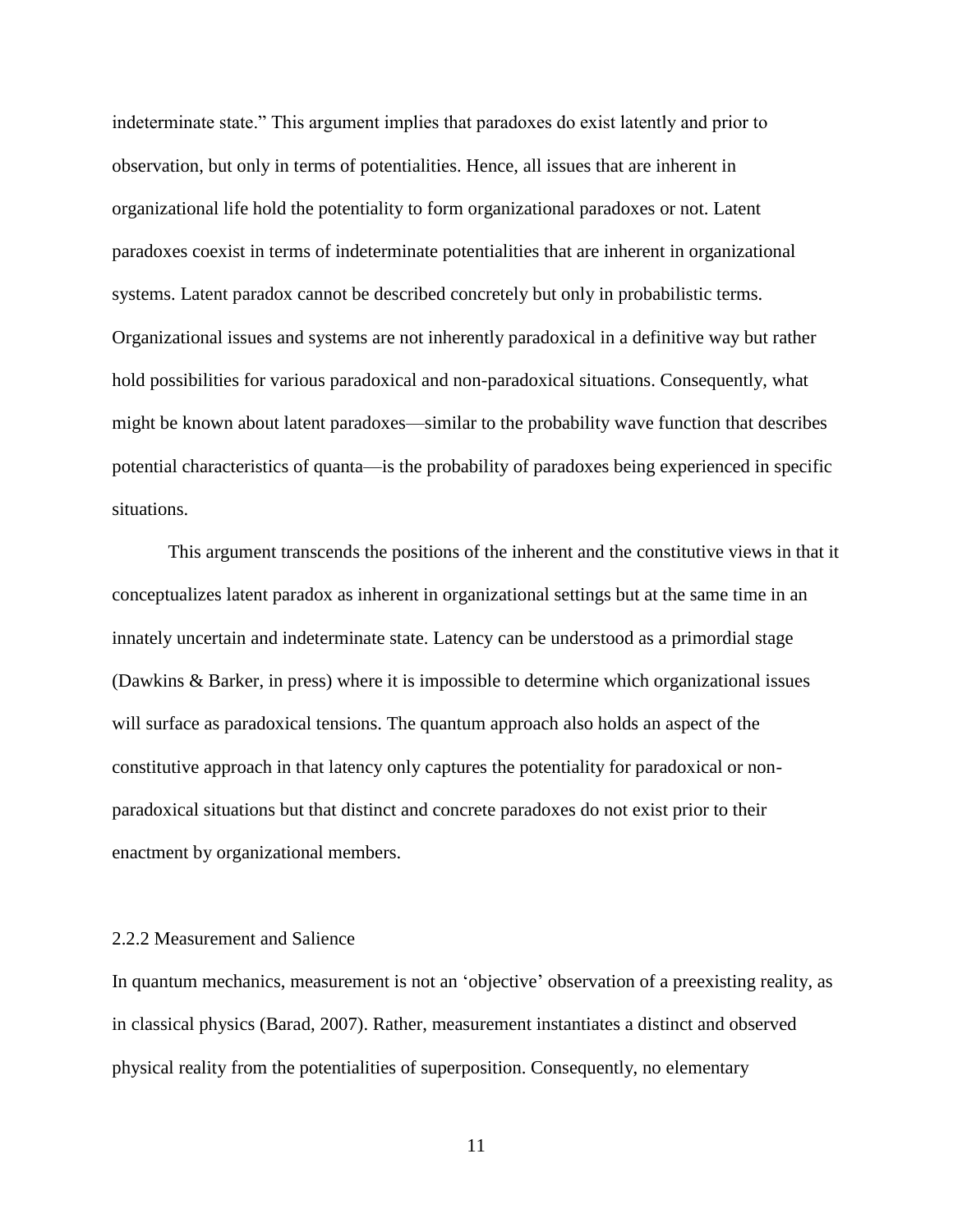phenomenon is a phenomenon until it is measured or observed, and the experience—or in physical terms, the measurement of—phenomena constitutes the discrete and actual physical reality (Ball, 2018). This principle of measurement in quantum mechanics has far-reaching ontological implications.

According to the dominant Copenhagen interpretation of quantum mechanics, any measurement leads to a collapse of the probability wave function by forcing a superposition state into a discrete state (Griffiths, 2005). While one cannot predict the exact outcome of measurements, the probability wave function indicates which observations are more likely to be made with a specific experimental setup.

Depending on the type of measurement, different discrete outcomes result (Feynman et al., 2010; Wheeler & Zurek, 1983). Depending on the experimental setup, the measurement of electromagnetic radiation can yield either wave or particle characteristics. The probability of making certain observations hence chances with the apparatus that is used in a measurement. Therefore, measurement instantiates and constitutes the object by measuring it. The measurement apparatus and the quantum system under observation *together* produce the observed phenomenon. The actual experience of the physical reality is inseparable from the measurement apparatus. Any change of apparatus will also change the probability wave function, and hence the observed phenomenon (Unruh, 1994). Measurement thus occupies a central role for instantiating actual physical reality through observation (Barad, 2007). At the same time, the production of a reality through measurement is not arbitrary, but follows the probability wave function that describes a quantum system and the apparatus used to measure it. The measurement apparatus captures the socio-material context that is used to produce observed phenomena through measurement (Barad, 2007).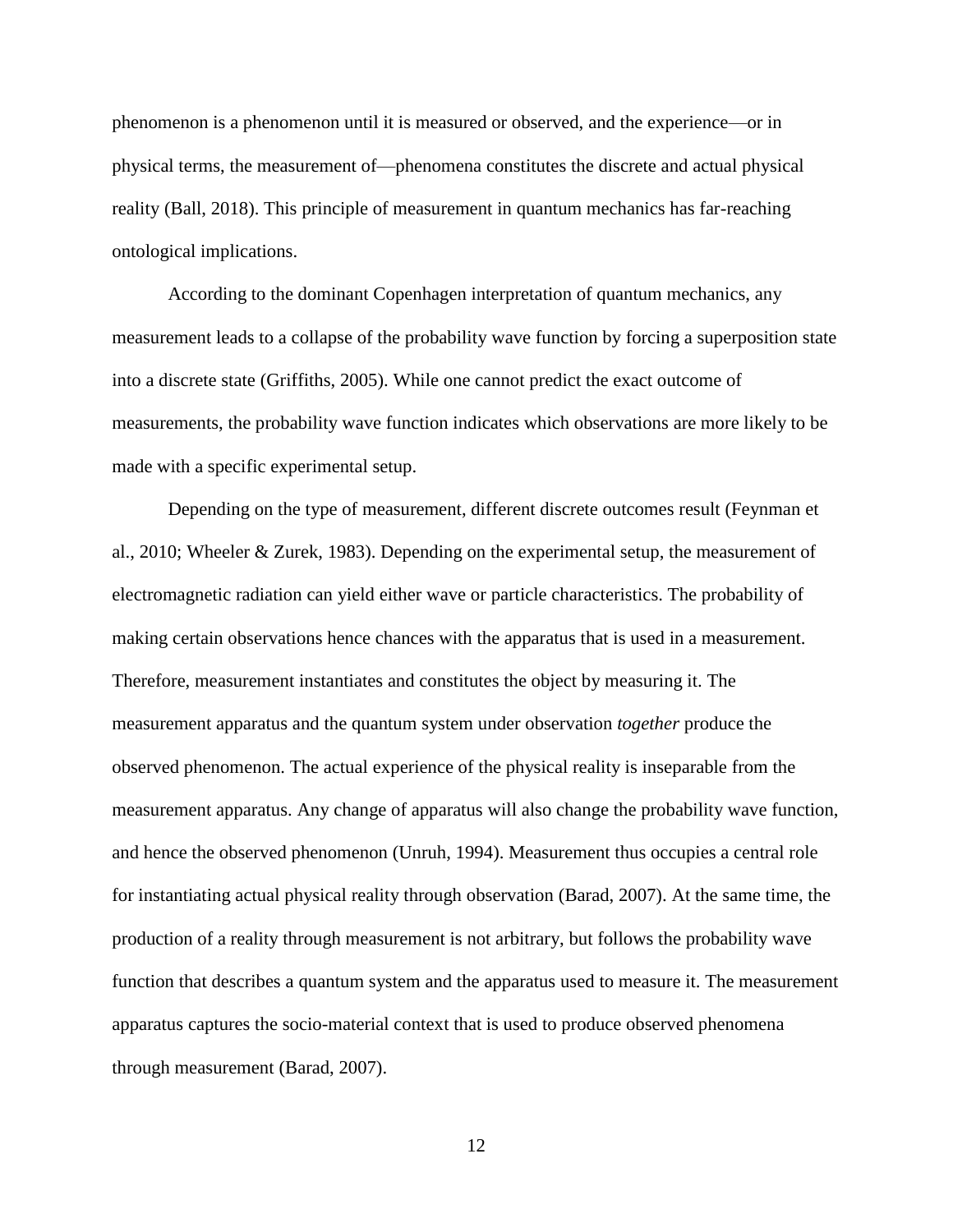Our quantum approach to paradox highlights the central role of measurement in explaining the salient experience of paradox. We argue that "the actual reality of salient paradoxes is co-instantiated by the organizational system and the 'apparatus' used to observe them" (Hahn & Knight, in press: 27). It follows that the salience of paradox is non-deterministic and non-arbitrary at the same time. Salient paradox comes about through actors' discursive and practical enactment in a given organizational context. This situated enactment instantiates some specific paradoxes from the indeterminate latent state into actual reality while not enacting other potential paradoxes.

The socio-material context that serves as the "apparatus" for this enactment does not act as a lens to recognize pre-existing paradoxes but shapes and enacts the probability to experience specific paradoxes. This instigation of salient paradoxes is not arbitrary either because it follows the inherent probabilities of the possibility space of latent paradoxes. It follows that sociodiscursive and material factors co-constitute salient paradoxes. These factors together represent the socio-material "apparatus" and comprise mental templates (Miron-Spektor et al., 2018), socio-discursive processes (Putnam et al., 2016), environmental factors (Smith & Lewis, 2011), and material underpinnings (Schad & Bansal, 2018) and artifacts (Knight, Daymond, & Paroutis, in press; Knight, Paroutis, & Heracleous, 2018). The specific socio-material context shapes the possibility space for organizational actors to enact distinct salient paradoxical tensions.

It follows that salient paradoxes are subjective, pluralistic, and dynamic. Depending on their specific socio-material contexts, individual organizational actors can thus enact different salient realities. A given situation may appear paradoxical to one actor but non-paradoxical to others. Moreover, different actors may see different paradoxes in the same situation. Since organizational actors, organizations and their contexts change over time, so does the apparatus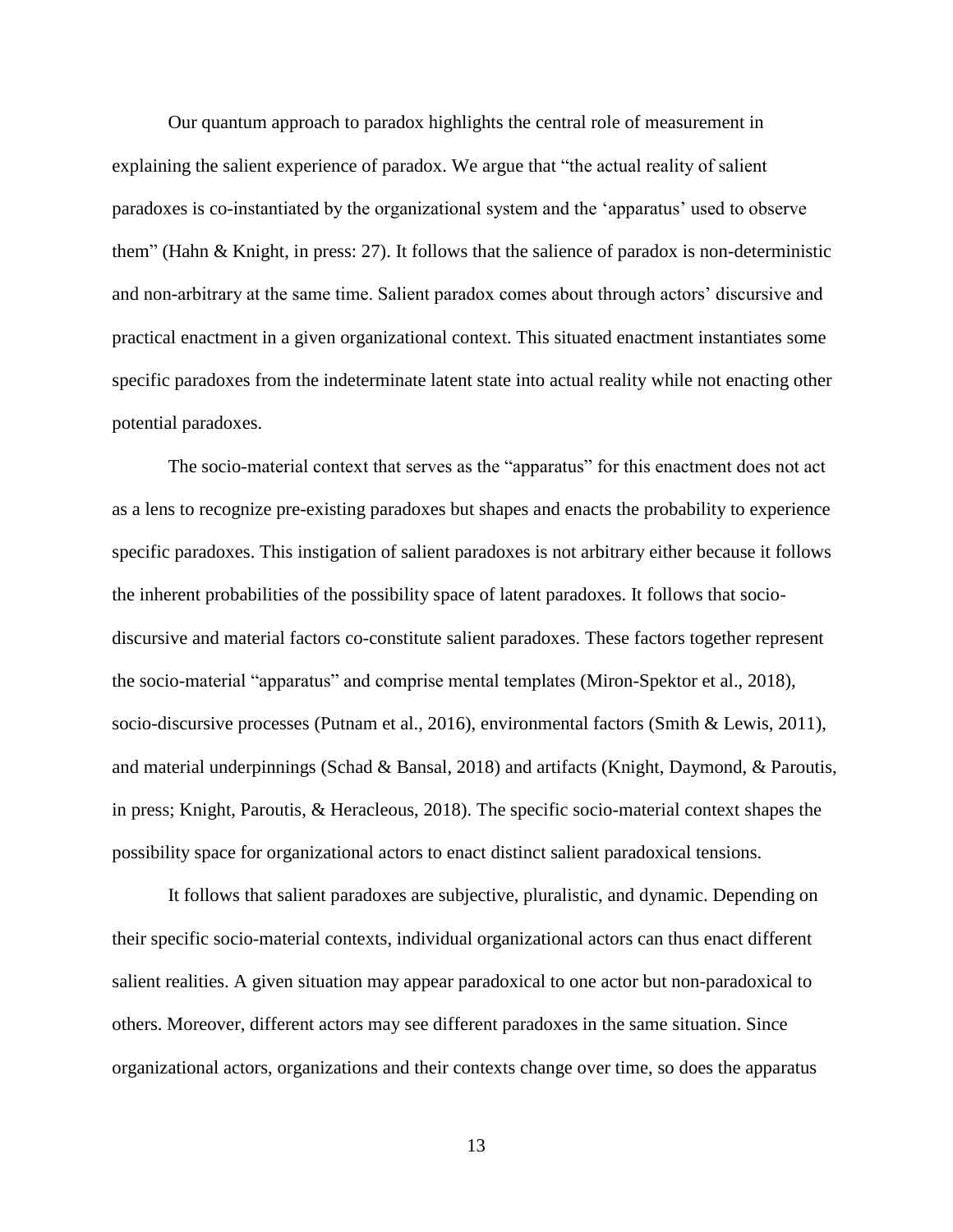and thus the probability to enact specific paradoxes. Consequently, multiple viewpoints on salient paradoxical tensions are likely to coexist and dynamically evolve inside the organization. The quantum approach highlights that salience of paradox relies on both material and discursive factors (Gabora, Rosch, & Aerts, 2008). Neither environmental conditions or cognitive frames (Smith & Lewis, 2011), nor discourses in terms of "constellations of language logics and texts in action" (Putnam et al., 2016: 79) are sufficient on their own to account for the salience of paradox.

## **3 Managing Organizational Paradox based on a Quantum Approach**

The ontological position sketched out by our quantum approach outlined above has important implications how actors experience and respond to paradoxes, and therefore how paradoxical tensions within organizations can be managed. In particular, it encourages managers to rethink two key aspects of their everyday work: (a) the social-material context that represents the apparatus through and in which paradoxes might occur within everyday organizational life, and (b) how to deal with the uncertainty that is inherent in the occurrences of paradox. These two aspects are of key importance for the management of organizational paradox since they capture the intertwined nature of inherent and socially constructed factors, as the socio-material context shapes the probabilities of specific paradoxes to be enacted this very context. At the same time, they enable (socio-material context) and constrain (probabilities) the management of organizational paradoxes.

Although the tension between the inherent and constitutive perspectives have historically led scholars to debate the existence (or not) of paradoxes in organizations, a quantum approach goes beyond this kind of question framing. Paradoxes exist when managers "make" them so: that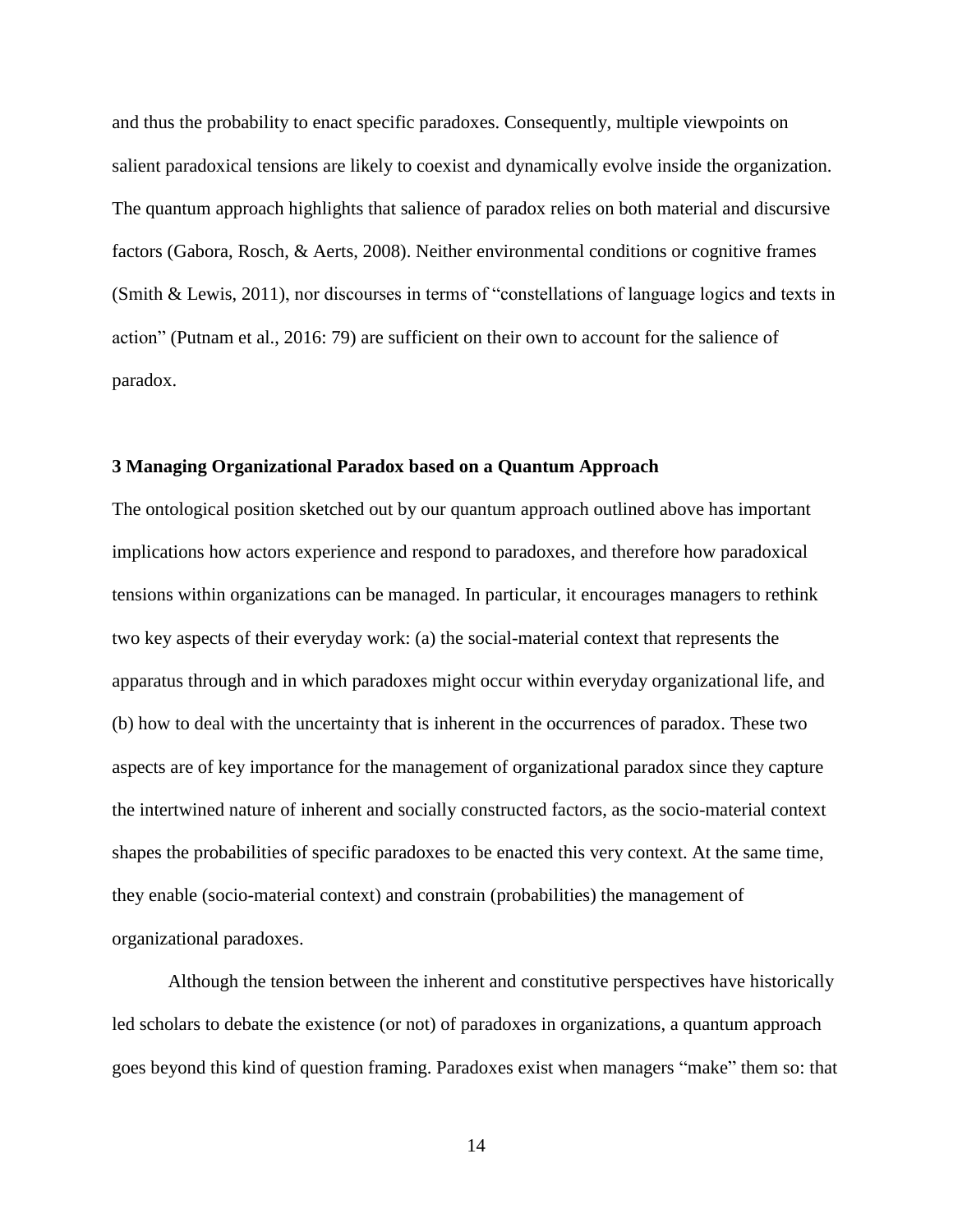is, when they enact a particular set of phenomena as a paradoxical tension, for example between exploration and exploitation, or sustainability and profitability. However, a quantum approach attunes researchers to the socio-material environment within which such perceptions come about. By analyzing such situations, these have direct implications for managers in terms of recreating these same contexts to increase the possibility that other organizational actors may see tensions in a similar light. Since the quantum approach to paradox theory is new at the time of writing and there are no current empirical studies using this approach directly in data analysis and conceptualization, we illustrate our perspective by means of hypothetical examples in organizational life with a view to informing empirical research on paradox going forward.

### *3.1 Measurement: Curating the Apparatus and Salient Paradoxes*

The management of paradox is inseparable from the salience and experience of paradox in organizations. This means that how managers experience paradox shapes how they respond to them and vice versa. From a quantum approach, an important aspect of the management of paradox is the choice of measurement and apparatus. This perspective, taken from experimental physics, can have multiple manifestations in organizations.

As explained above, in a quantum approach, the socio-material context of decisionmaking represents the apparatus through which managers experience and respond to paradox. At the same time, this apparatus shapes the probabilities to experience and enact specific paradoxes. Managing this socio-material context can thus be used to curate organizational members' experience of and the response to paradox. Since the socio-material context comprises sociodiscursive, material, and mental aspects, its management can take different angles. In the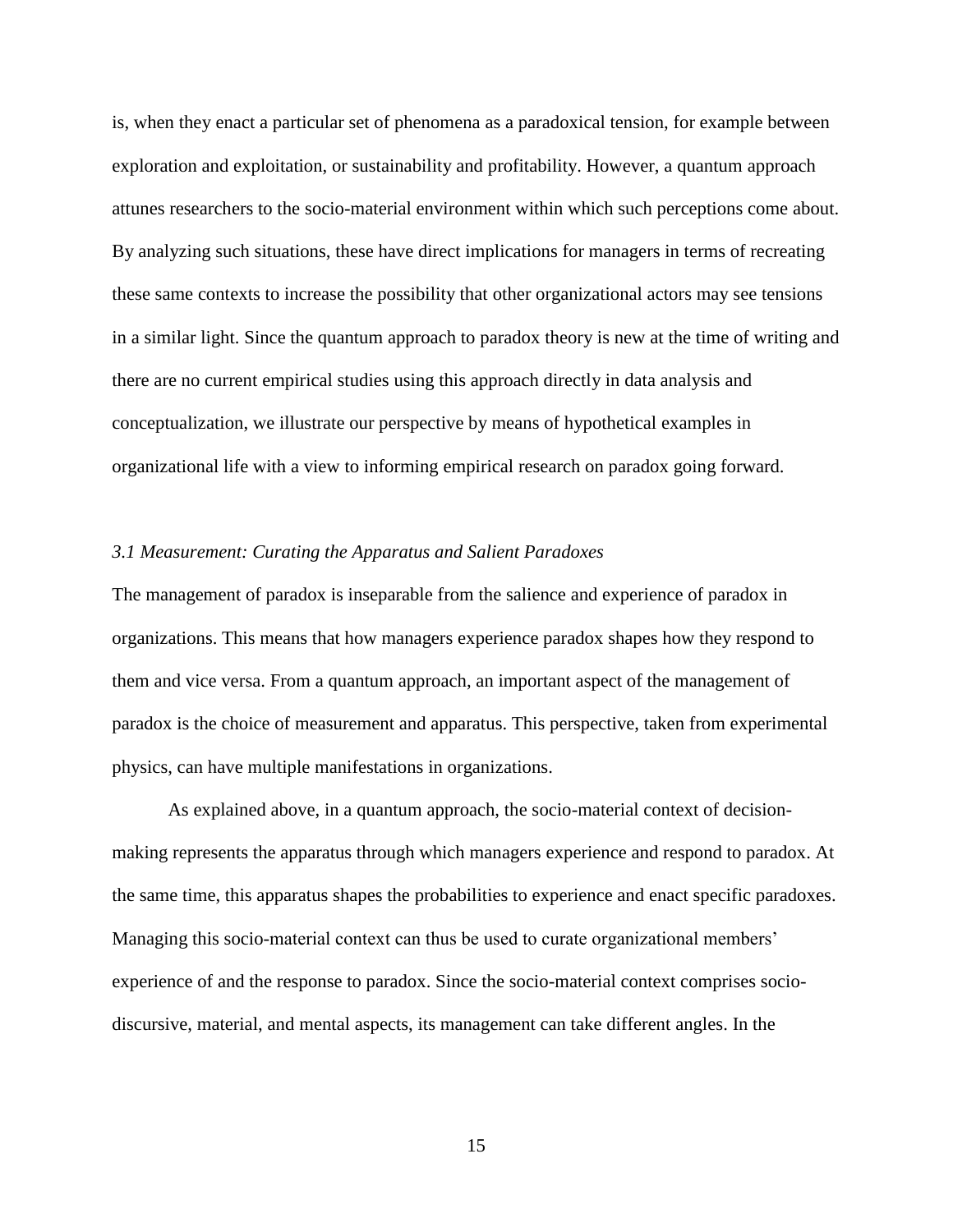following, we focus on three aspects: the use of material objects, the composition of teams, and the evolution of sensemaking frames.

## 3.1.1 Material objects in organizing

One way in which management might curate different contexts and setups in organizations relates to how they deploy strategy tools within teams (Jarzabkowski & Kaplan, 2015; Knight et al., in press). Strategy scholarship has made great strides in advancing our conception of strategy as merely 'a plan' to conceiving of strategy a socially constructed activity brought to life through social practices (Spee & Jarzabkowski, 2011; Vaara & Whittington, 2012). However, current research still largely focuses on the verbal discourse of organizational actors (Knight & Paroutis, 2019; Paroutis & Knight, 2019). Whilst this is undoubtedly a crucial component of how meaning is constructed in modern organizational life, it is also an increasingly incomplete picture. Work on socio-materiality highlights the role of artefacts, objects, and matter in explaining and understanding how people make sense of and act in organizations (Leonardi, 2011; Orlikowski & Scott, 2008). The emergence of distributed work with the growth of the gig economy, the intervention of imaging and prediction decision-making tools with the growing sophistication of artificial intelligence, and the capacity to augment everyday organizational work with robotic replacements highlights how "matter" – whether constituted in the form of robots, visual aids, algorithms, or even the humble PowerPoint slide – matters in *how* conversations take place on the frontline of organizing. For example, if the CEO of an airline was to commit to environmental sustainability as an equally important strategic goal as economic productivity, this contradictory yet interdependent tension would need to be managed at the frontline of strategy implementation, from how ground handlers fuel and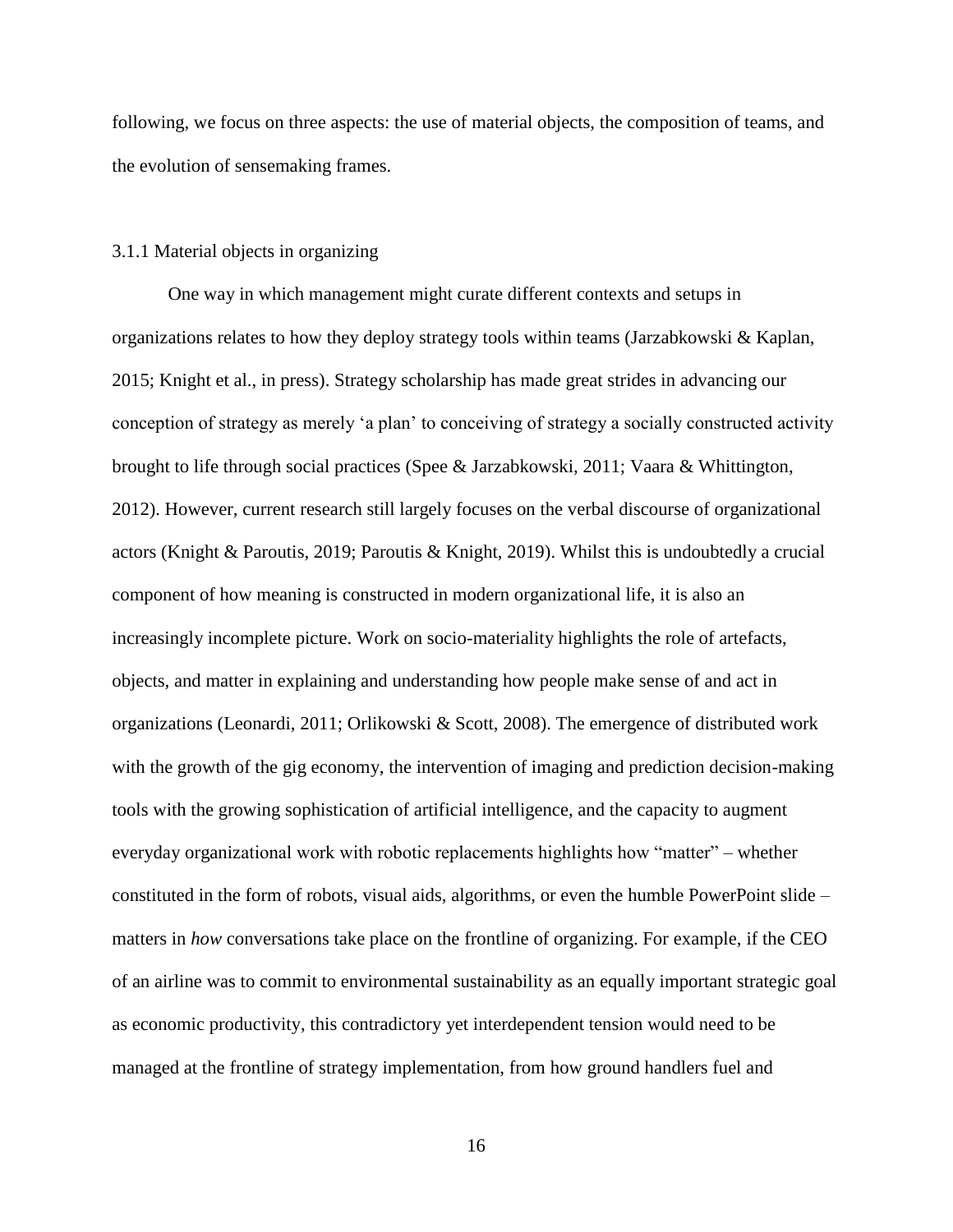maintain the planes, through to how logisticians optimize flight paths. These frontline jobs invariably rely on decision-making aids, like scorecards, to surface the inherent tensions in their role and make decisions in-the moment.

At present, we do not know how such materials inform paradox salience and management responses. However, other studies have begun to unpack at a micro-level how meaning is getting constituted in these everyday interactions. Knight et al. (2018), for example, found that how strategy consultants depicted tensions to managers mattered to their subsequent interpretation of the key issues, and the issues that became central. Through a visual semiotic analysis, they show three types of visual mechanisms – depiction, juxtaposition, and salience – that were used to evoke particular types of responses amongst managers. For example, using juxtaposition to present information – that is, organizing ideas into relatable but orthogonal categories – generated different types of strategic understanding to using salience – that is, highlighting specific points over others. This insight not only showed how consultants are sophisticated constructors of meaning in organization. It also highlighted the central importance of visual techniques, in the sense of an apparatus, in shaping the flow of a conversation: she who controls the slide writing shapes the socio-material context that shapes the experience and response to paradoxical tensions and ultimately controls the strategizing.

Visuality is just one kind of 'matter' that might matter (Meyer, Höllerer, Jancsary, & Van Leeuwen, 2013). Paradox scholars will need to attend to a more comprehensive socio-material perspective to illuminate the kinds of matter that are important for managers of paradoxical tensions (Aoki, in press). However, the analytical interest will likely be in the disjuncture between what is seen, what is heard, and what is understood. Knight et al. (2018) deliberately use visuality by consultants to probe those aspects of the strategy where opinions were divided or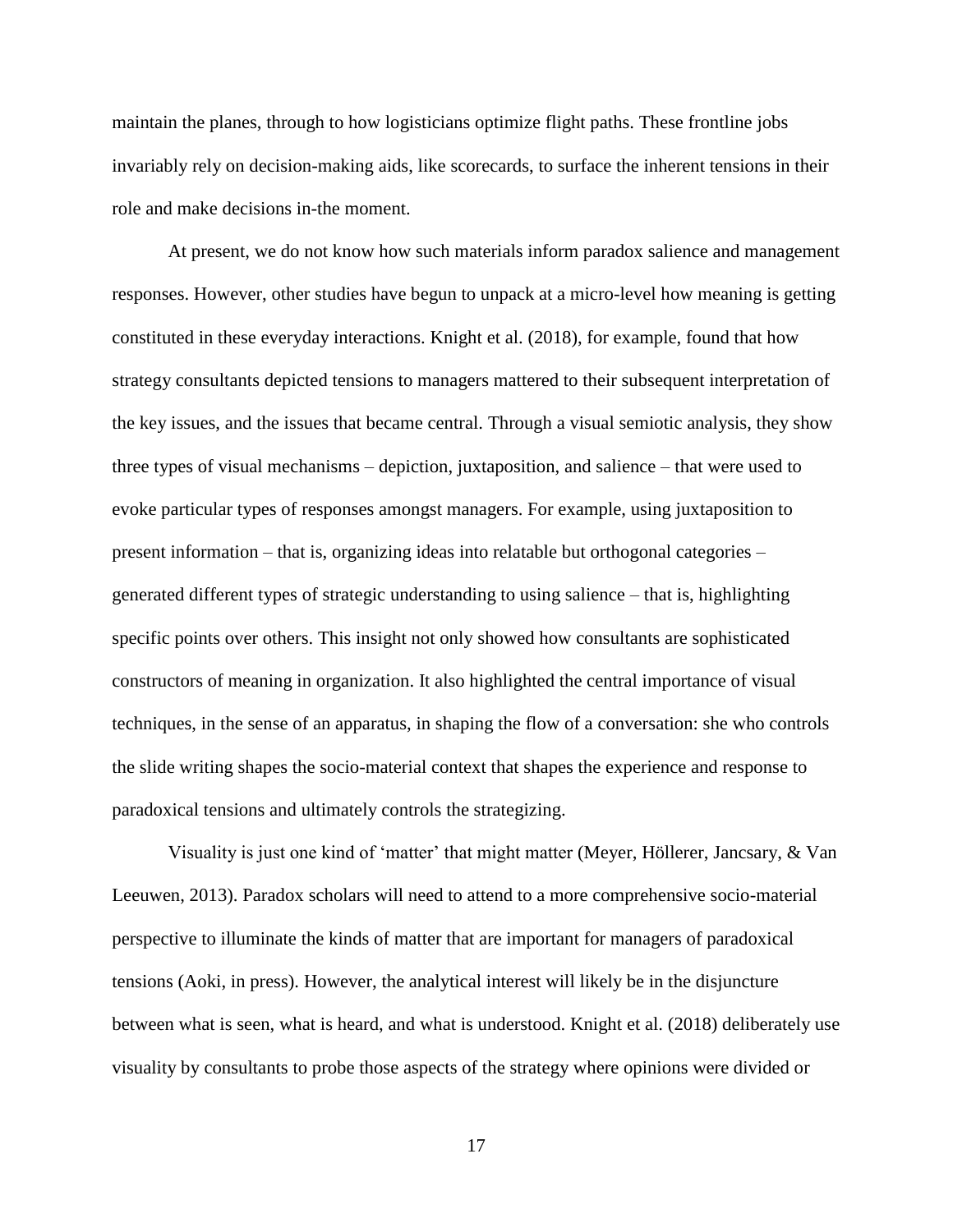unclear. Visuality therefore allowed tensions to become salient, in order for them to be better discussed and eventually resolved or managed. The ability for materials to be constructed in this dynamic way is therefore an important tool of strategic management and one that is being increasingly used as management enters the age of automation. Uber workers, as an example, are largely directed to do their work through a screen. How then, does this mechanism of visual management allow Uber to achieve its paradoxical goals – of being both ubiquitous and private at the same time? The design of, and reliance on, specific material devices hence shapes the perception and experience of organizational issues and routine and thus also the salience of paradoxes. Using and designing artefacts and materials to shape the probability of paradoxes to become salient thus represents one possibility for managers to actively influence the experience of and response to organizational paradoxes, be it to help actively curate the salience of certain paradoxes or that the use materials unwittingly makes specific paradoxes salient that in turn require managerial attention and responses.

# 3.1.2 Composition of organizing teams

A second way in which a quantum approach may enhance the management of the experience of and response to paradox relates to the socio-material construction of paradoxes by particular teams within the organizations. This aspect takes into account that the apparatus is not just the tools that organizational actors use, but also the attributes of the organizational actors themselves. Organizational theory has highlighted the importance of diversity within organizations. This reflects the importance of *who* is within a particular team. Research has considered of inherent attributes of who is in a team, such as an organizational members' background (Barker & Mueller, 2002), expertise (Chaganti & Sambharya, 1987), or risk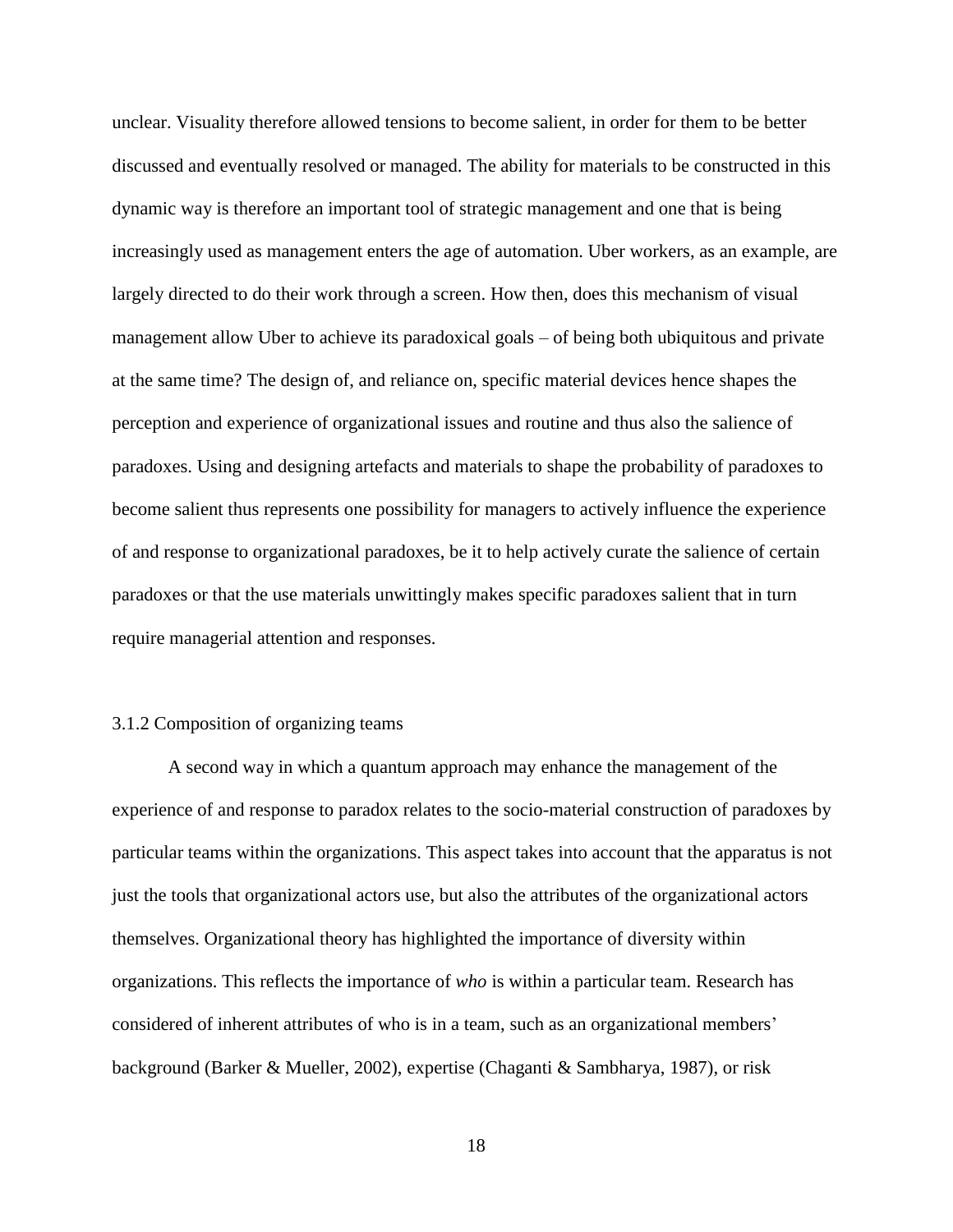tolerance (Gupta & Govindarajan, 1984). Studying strategists, for example, scholars have found that functional background influenced the kinds of strategists they were disposed to deploy (Helfat & Peteraf, 2015). It also matters to how these organizational members construct their background, through the way they talk about their occupational context and how they bring that to bear on their work (Brown, 1998; Maclean, Harvey, & Chia, 2012).

Despite this attributional perspective in the literature, less has been examined about how these characteristics feed into the experience of and response to paradoxical tensions within organization. Particular organizational members may be able to influence others' perception of the tensions within the organization. Their perceived background, influence, and way of communicating may all shape how a message is received and interpreted (Brown, Stacey, & Nandhakumar, 2008; Gabriel, 2000). In this same way, then, the prevalence or absence of these organizational actors in how messages are disseminated through an organization may matter. In other words, organizational actors with their individual background and characteristics shape the apparatus of enacting paradoxical tensions. The composition of teams thus represent an important element of shaping and managing the socio-material context through which paradox is managed.

Mirabeau and Maguire (2014), for example, showed that messages were much more easily disseminated through the organization when they were carried by the same middle managers operating at the far peripheries of the organization, rather than by the senior managers themselves. This was because of the enhanced status they had within the organization, and the legitimacy it afforded the strategy agenda by it coming bottom-up rather than top-down. Paradox scholars have an opportunity to think more specifically about further attributes in the social construction of a paradox that might matter in how paradoxes are experienced. From a quantum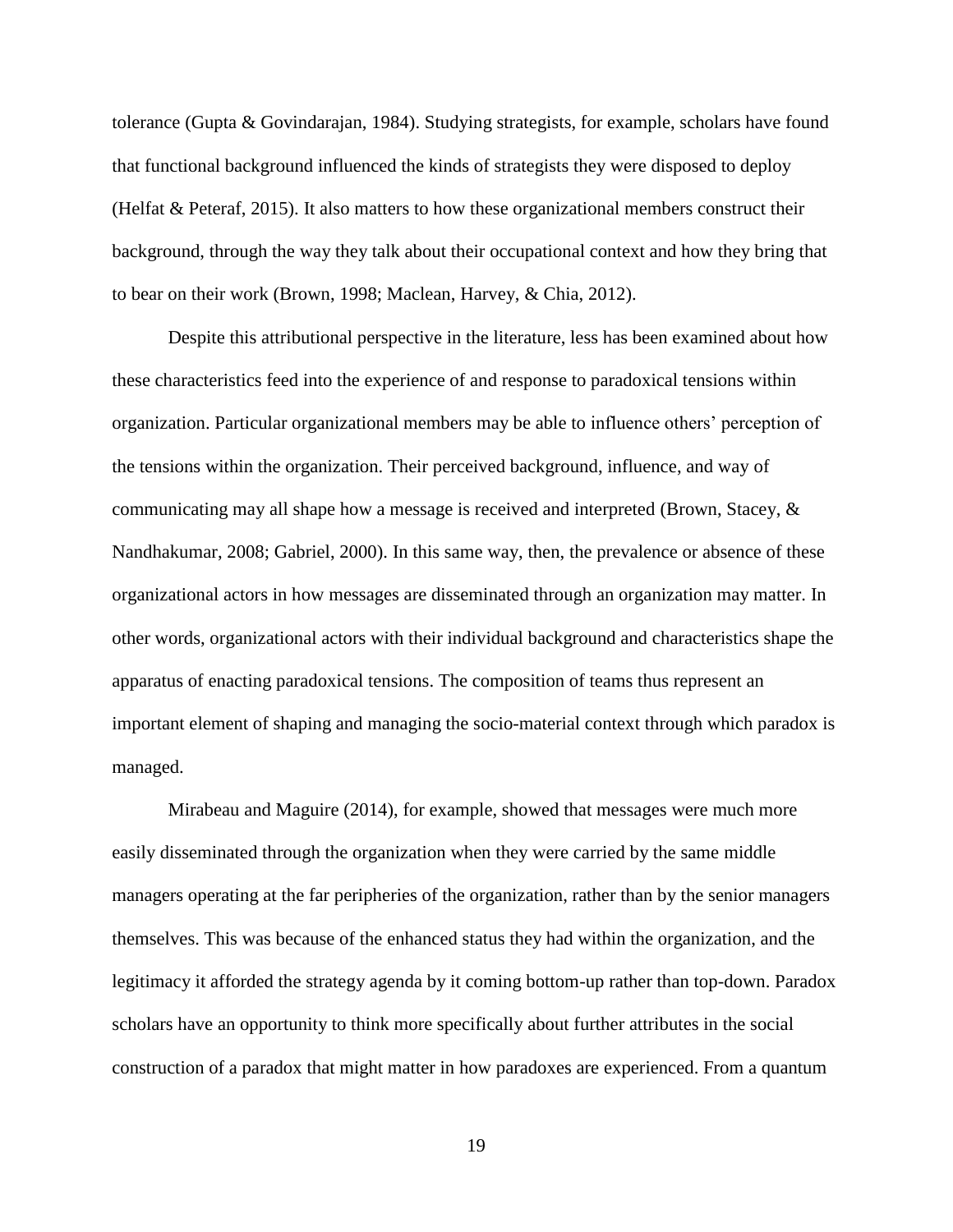approach, surfacing sustainability/profitability tensions by all-white, middle aged engineers will arguably be perceived differently than culturally diverse, young engineers. What are these differences and how do they influence how tensions are perceived and managed in a recurring way?

A quantum approach, therefore, brings socio-material attributes into central consideration in research analysis and management practice. To render a common experience of and response to paradox across an organization, managers might seek to manage the socio-material context by disseminating messages in similar kinds of contexts in terms of team compositions. On the other hand, noticeable differences across types of teams will also sensitize managers to differences in how paradoxical tensions might be perceived. In each case, managing paradoxical tensions requires managers to be alert to these differences and mindful of the different ways in which a message is interpreted and spread through the organizations as a function of team composition and focal organizational members.

# 3.1.3 Evolution of managerial sensemaking frames

A third way in which the apparatus might matter in the experience of and response to paradox relates to how organizational actors themselves may change over time, as they gain more experience or skills, or change their outlook in some fundamental way. As already detailed, the individual characteristics of organizational members are an important part of the sociomaterial context through which actors "measure" and enact paradoxical tensions. Yet, managers themselves may change their personalities, character, skills, or experience over time. For example, how an actor as a fresh graduate experiences explore/exploit tensions may differ from how that same graduate will experience those same tensions four decades later when she is the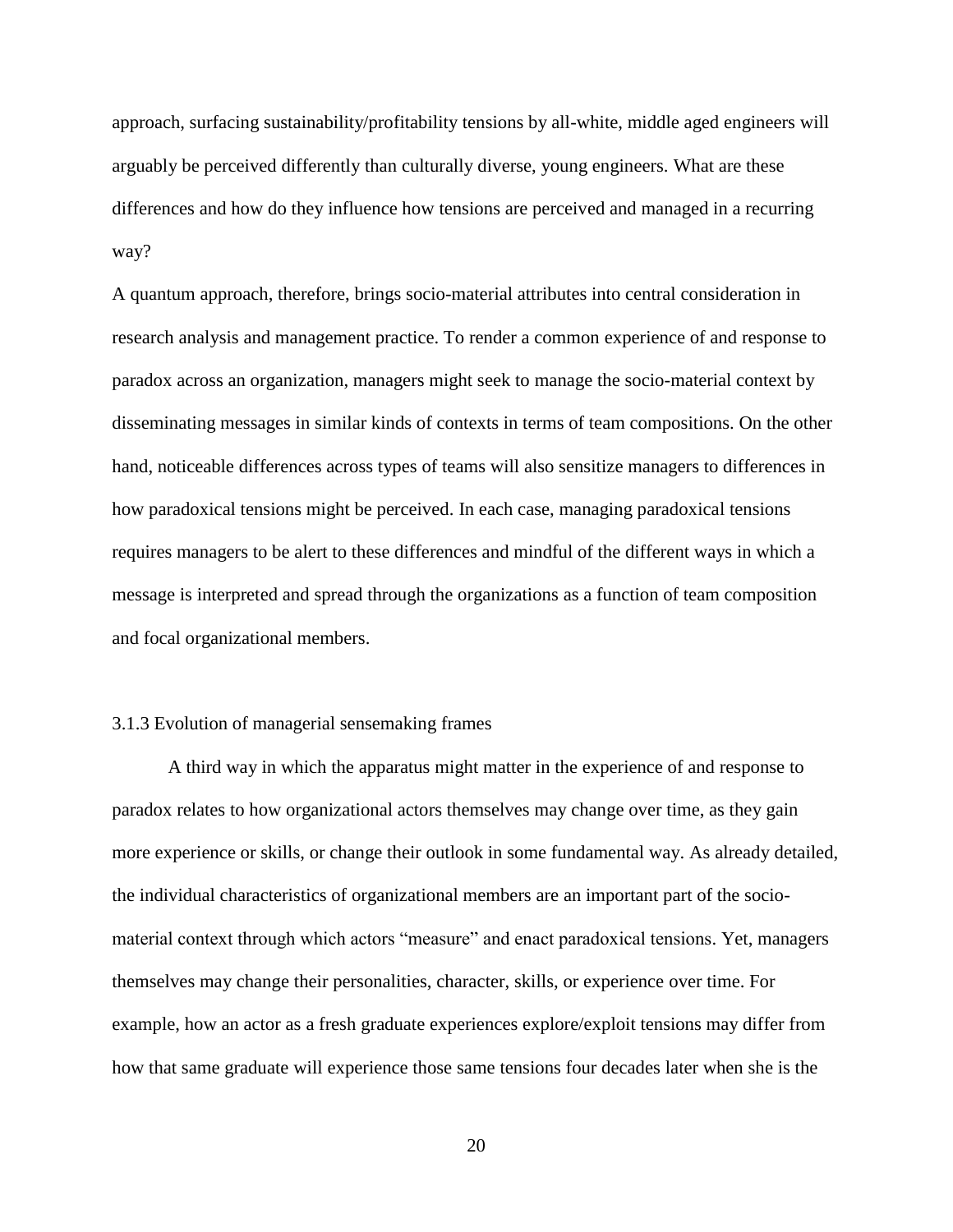CEO. Thus, clearly tools and personnel are not determinative of how paradoxical tensions are experienced and managed. The sensemaking frames are important and can evolve over time.

Knight and Paroutis (2017) study of explore/exploit tensions within a media organization offers one such example. In that case, senior managers sought to shape the 'interpretive context' within which other managers experienced paradoxical tensions. These frameworks were defined in terms of instrumental, relation, and temporal contexts. Even as the organization evolved and top managers developed, they returned to these same frames in order to retain focus on an exploration objective: the launch of a digital newspaper.

However, this case study captures a relatively thin snippet of an organization's history. Some years after this case ended, the CEO departed the organization and it was unclear whether the same attention to paradox persisted as the organizational got recalibrated to a new leader. This is a fundamentally important question for paradox scholars to examine, given that the benefits of managing paradoxes are envisaged as long-term and underwriting the organization's viability. Yet, analyzing this further requires a means of understanding the socio-material construction of paradox as organizational actors change and evolve to their changing circumstances. Herein lies another way to conceive of the changing apparatus of the organization.

Overall then, we argue that a quantum approach offers valuable insights into how managers experience and respond to paradox because it sensitizes them to new issues that have the potential to derail or de-sensitive organizational members to the strategic issues facing the organization. It also shapes how researchers should approach the phenomenon in interest and the kinds of research questions that get asked to advance the literature. The socio-material context matters, whether it be constituted through the objects in use, the personnel deployed, or the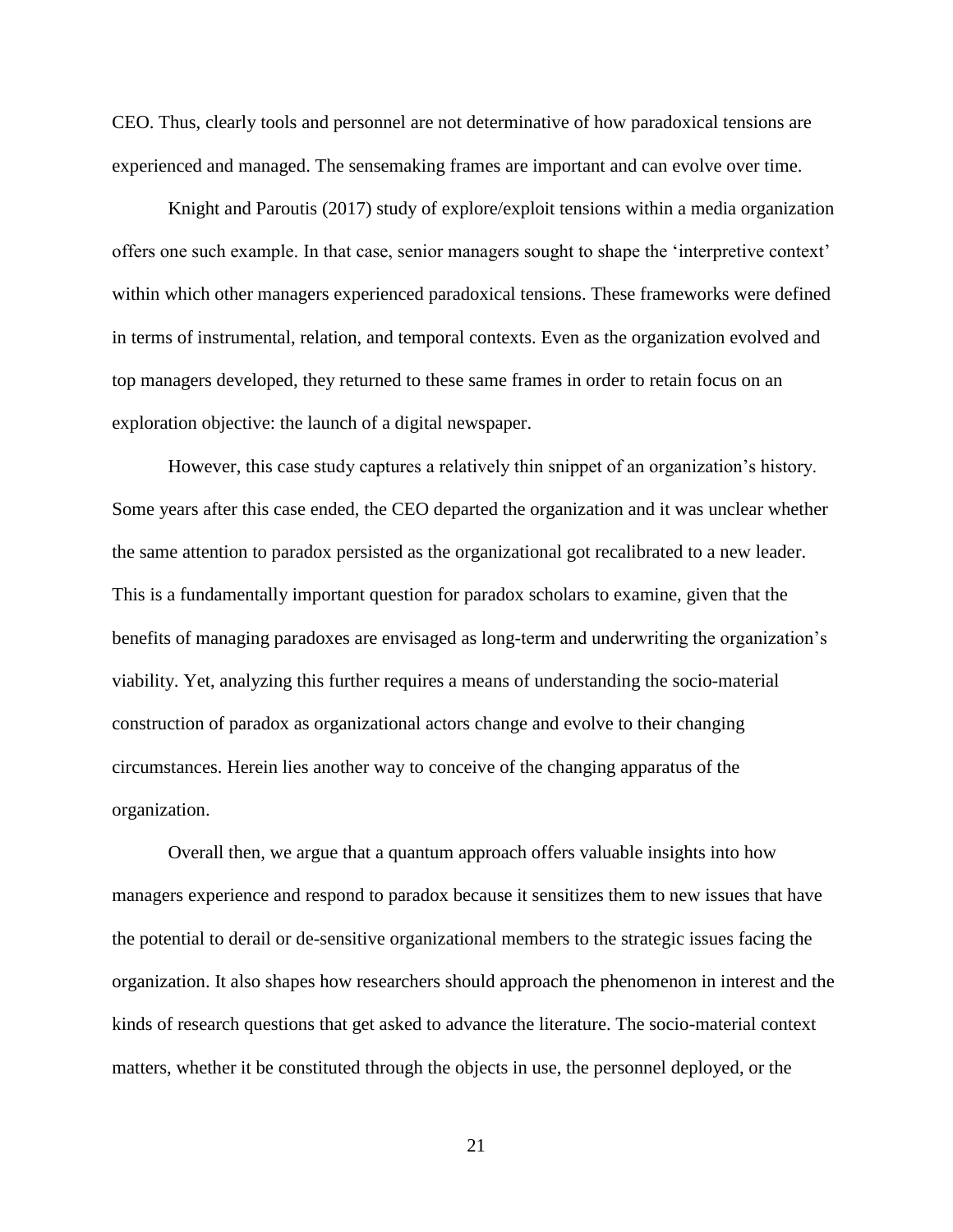interpretive frames that get communicated. In each case, variance across the socio-material apparatus is likely to yield different experiences and responses to paradoxes in the same organizational situation. In turn, actively managing the socio-material context of organizational members offers the potential to enhance consistent experiences of paradoxes and to increase the likelihood of similar responses.

The socio-material context can be thought of as a multi-dimensional configuration through which organizational members and leader experience and enact salient organizational paradoxes. At the same time, the socio-material context also shapes the likelihood for members and leaders to experience and enact different paradoxes. Our quantum approach suggests that managing organizational paradox is inextricably linked to managing the configurations of material, mental, and discursive factors that constitute the socio-material context of organizing. Managing such organizational configurations (Short, Payne, & Ketchen, 2008), on the one hand, enables managers to actively influence the salience of paradoxical tensions, since different settings render different paradoxes more likely. As Zimmermann, Raisch, and Cardinal (2018: 739) found, frontline managers deploy "configurational practices […] to constantly adapt and align their initiatives' organizational contexts, which allowed them to cope with persistent exploration-exploitation tensions." On the other hand, however, the socio-material context also constrains the management of paradox in that it innately defines the possibility space of the probabilities to experience and enact paradoxes in a given socio-material context. This is why we next turn to the management of probabilities as the second key aspect of managing paradoxes through a quantum approach.

#### *3.2 Managing Probabilities: Managing What You Do Not Measure*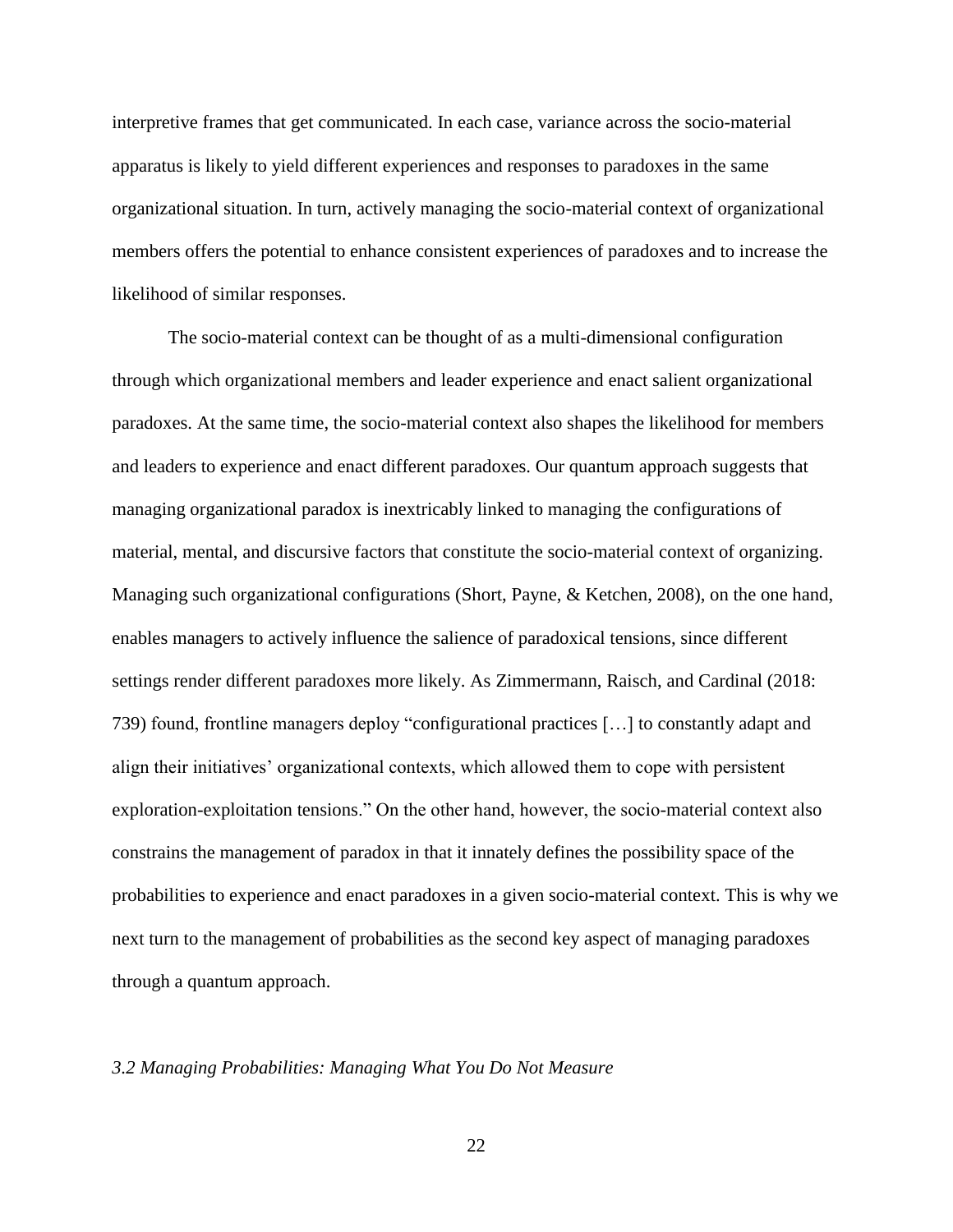The quantum approach raises a second important aspect of managing paradox: the management of probabilities. Managing probabilities is crucial from a quantum approach for two reasons: First, latent paradoxes are innate in organizational systems in terms of the potentiality and probability of different paradoxes to be enacted. Second, the likelihood of the enactment of a specific paradox is shaped by the socio-material apparatus through which it is "measured". Consequently, managers need to prepare for the probabilities of different paradoxes and different responses. We suggest that from a quantum approach, the kind of uniformity in managerial responses that characterizes the current literature deserves further scrutiny. Organizational members differ, tools have meaning in different contexts, and interpretive frames shift over time. However, responding to paradox through managing the apparatus i.e., the socio-material context is bound to, and shapes, the probabilities of different paradoxes that are inherent in every sociomaterial context. This probabilistic nature of paradox gives rise to an additional question: how can managers respond to the potentiality of different paradoxes to be experienced by organizational members? We highlight two central aspects for managing the probabilistic nature of paradox: (1) the creation of awareness and preparedness for latent paradox and (2) the recognition of configurations that render different paradoxes salient.

#### 3.2.1 Creation of awareness and preparedness

The first aspect of managing probabilities refers to a heightened awareness of, and preparedness to, different potential outcomes in terms possible paradoxical tensions to tackle the inherent uncertainty of latent paradoxes. Lord, Dinh, and Hoffman (2015) have highlighted the importance of backward induction for managers to prepare for managing potentialities. They suggest that organizational members can forecast the future and use scenario planning to prime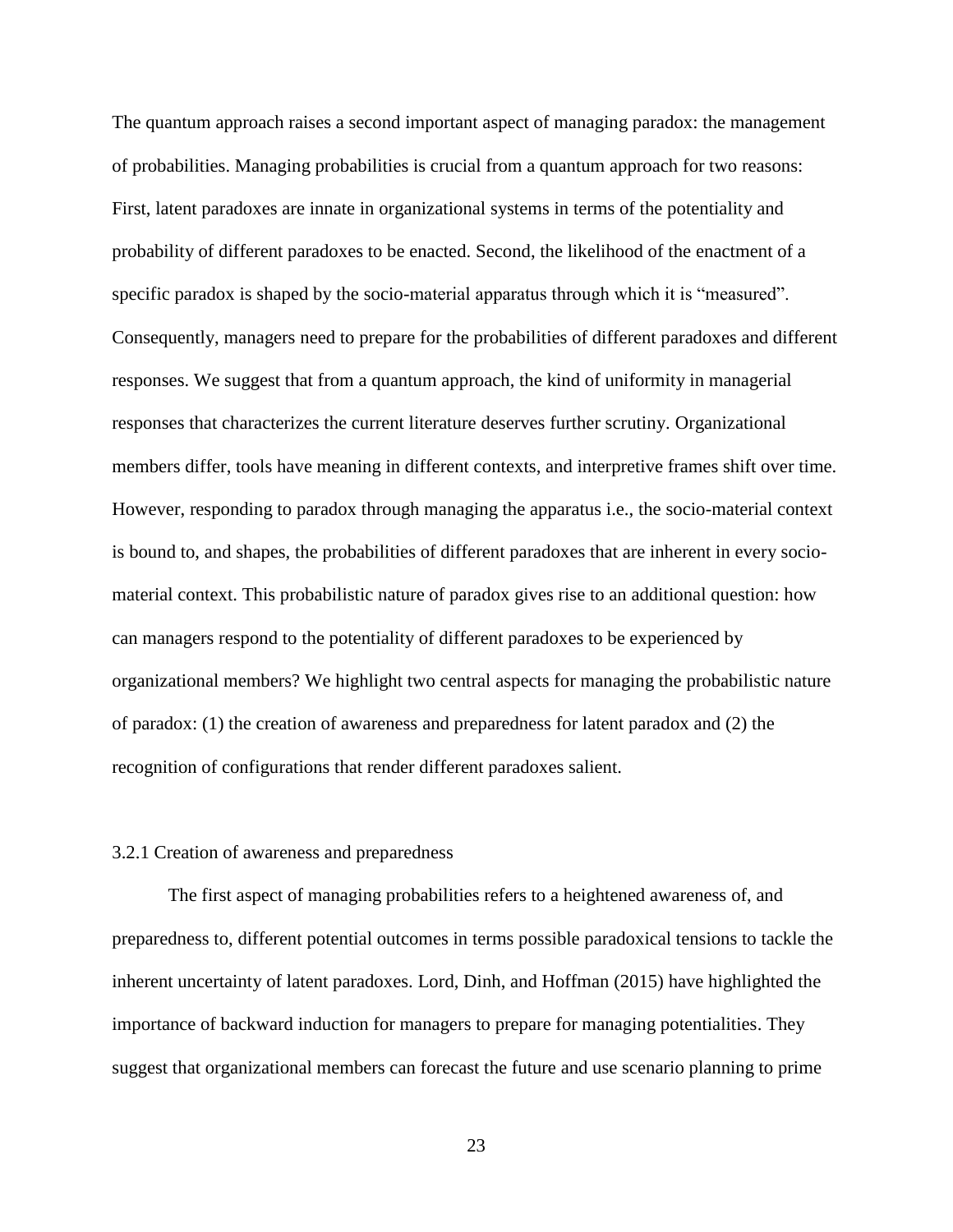their thinking for conditions of inherent indeterminacy. Since paradoxes can only be defined expost, managers who rely on counterfactual thinking and prospecting are more likely to have the cognitive and behavioral complexity necessary to succeed in unexpected situations (Smith & Lewis, 2011).

This strategy goes well beyond the dynamic decision-making model (Smith 2014) envisaged by the dynamic equilibrium model wherein managers switch between paradox poles in a relatively predictable and equi-balanced way. Smith (2014) found that senior leaders routinely moved between differentiating and integrating practices as a matter of course to cultivate strategic paradoxes over time. However, this model does not explain how managers respond to the probabilities of different paradoxes to be enacted throughout the organization drawing from the latent possibility space of multiple potential paradoxes. The quantum approach highlights that responding to paradox involves managing scenarios that are more dynamic and less predictable.

As explained above, latent paradoxes are understood as potential paradoxes from the viewpoint of the quantum approach. This view also implies that one cannot precisely describe and characterize potential paradoxes, since doing so represents an enactment and measurement that renders a specific paradox salient. The managerial challenge of managing latent paradox, i.e. the probability and potentiality of paradox, consists of creating a sense of awareness and preparedness for different potential paradoxes. While the apparatus plays an important role in shaping the probability of certain paradoxes to the experienced and enacted, the task at hand here is a larger one. As organizational environments and socio-material conditions become more pluralistic and change over time, the management of paradox needs to reflect the different potential paradoxes that these changing conditions hold and gauge the likelihood that different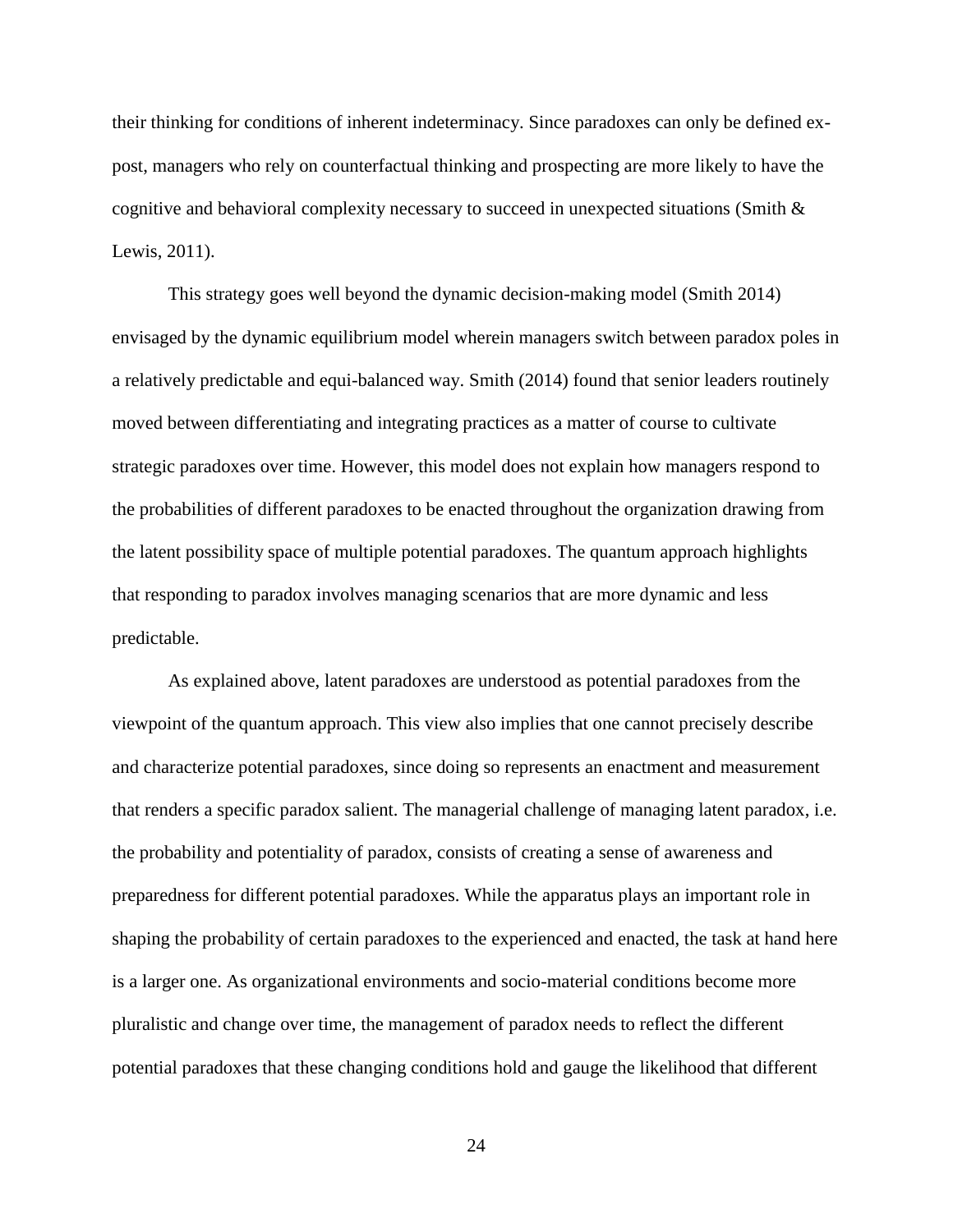paradoxes from this changing possibility space might be actually enacted and experienced. Therefore, in a quantum approach, managing the probabilistic nature of paradox goes beyond creating awareness and preparedness but involves a better understanding of different configurations that are likely to render certain paradoxes salient.

## 3.2.2 Recognition of configurations

As the socio-material context shapes the probabilities of latent paradoxes to get enacted, the recognition of socio-material configurations that are increasing the likelihood of rendering specific paradoxes salient represents a second key aspect of managing the probabilistic nature of organizational paradox. In this context, we suggest that recent developments in artificial intelligence may offer promising options for managing the probabilistic nature of paradoxes. Indeed, one of the great limitations of paradox theorizing at present is that it assumes that organizational actors maintain the human intelligence, judgement and agency to adjudicate between alternate poles. However, this need not always be the case. The introduction of artificial intelligence and machine learning offers novel opportunities to identify configurations of sociomaterial conditions that rendered specific paradoxes salient in the past.

In the exploitation domain, for example, machine learning offers the prospect of historical data being used as the basis for superior and more efficient allocation of resources. These techniques are already being deployed in people management. Artificially intelligent technologies like People Analytics manage large, automatic workforces in the gig economy, such as Uber drivers and delivery workers. On the other hand, generalized artificial intelligence highlights the extent to which algorithms can learn from feedback, thereby enabling exploration.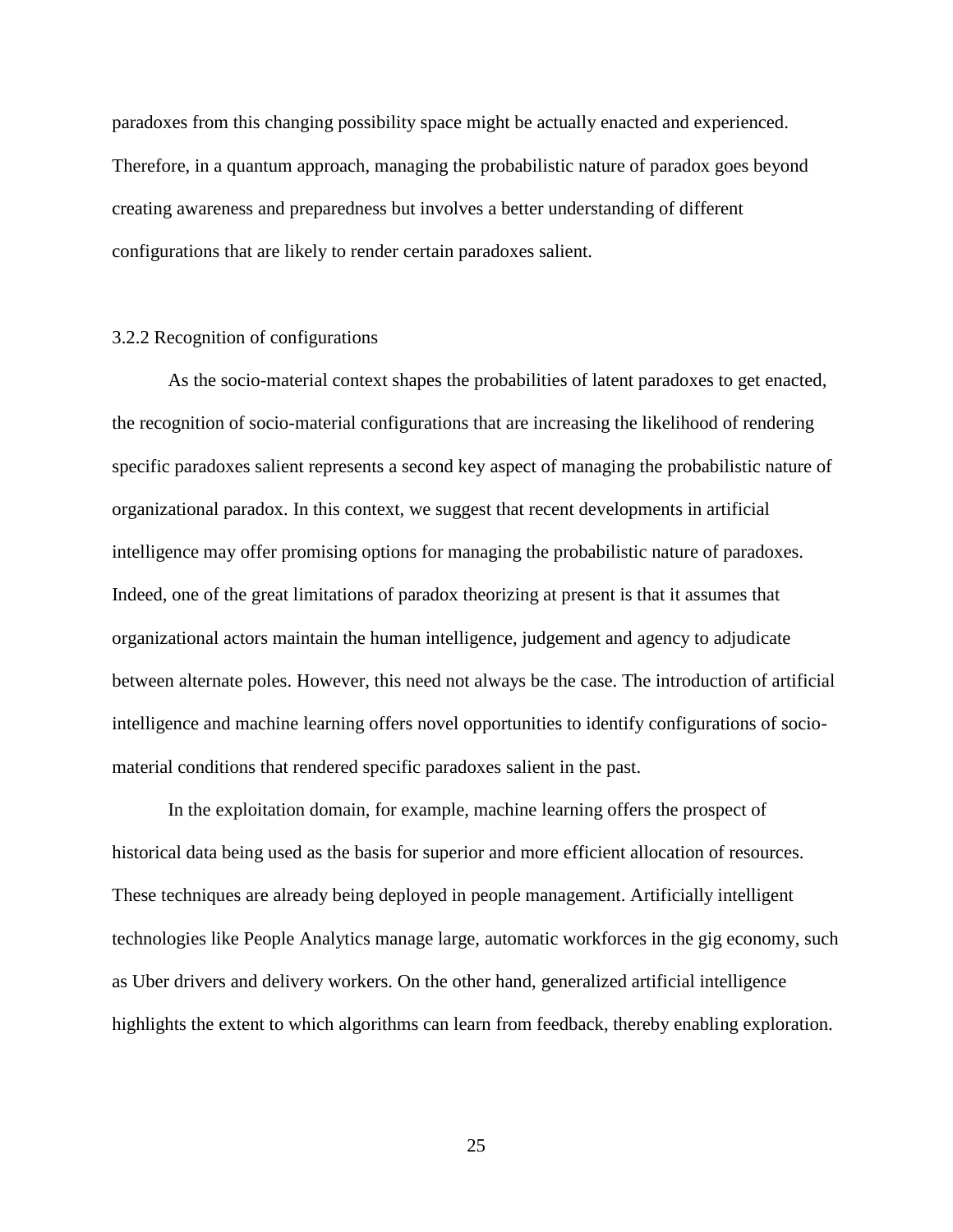In finance, for example, general artificial intelligence can be calibrated to take on greater risk and expand outputs in the environment that have been previously under-examined.

Artificial Intelligence may enable managers to recognize configurations of socio-material conditions that rendered different paradoxes salient that may not be accessible to human intelligence alone. However, artificial intelligence and machine learning should not be mistaken as a tool to actively manage paradoxes. Rather, they may inform and enhance managers' awareness of the probability of different paradoxes to be enacted. An uncritical and inconsiderate reliance on artificial intelligence may well be detrimental. For instance, the efficient exploitation of labor through artificial intelligence may obscure tensions because of inherent biases in historical datasets that may for instance exclude people of color, or workers with backgrounds that have not constituted the historical workforce in an industry (Kellogg, Valentine, & Christin, in press). Likewise, extreme financial exploration based on artificial intelligence has arguably contributed to its own kind of excess, as witnessed in flash financial crashes (Kirilenko, Kyle, Samadi, & Tuzun, 2017). The potential of artificial intelligence to create awareness of potential paradoxes needs to be complemented and balanced with a critical reflection of the underlying assumptions and biases of algorithms (Kellogg et al., in press).

Hence, managers of paradoxical tensions face new questions in how to augment human intelligence and judgement to manage the unpredictable and potential. Central, in a quantum approach, is the interface between human and non-human intervention so that managers can manage situations where unexpected social constructions emerge, resulting in challenges can threaten to destabilize an organization. This is likely to become more possible as the material elements empowering the social construction of organizations – such as connected communication through the internet and social media, and multi-modal that accelerate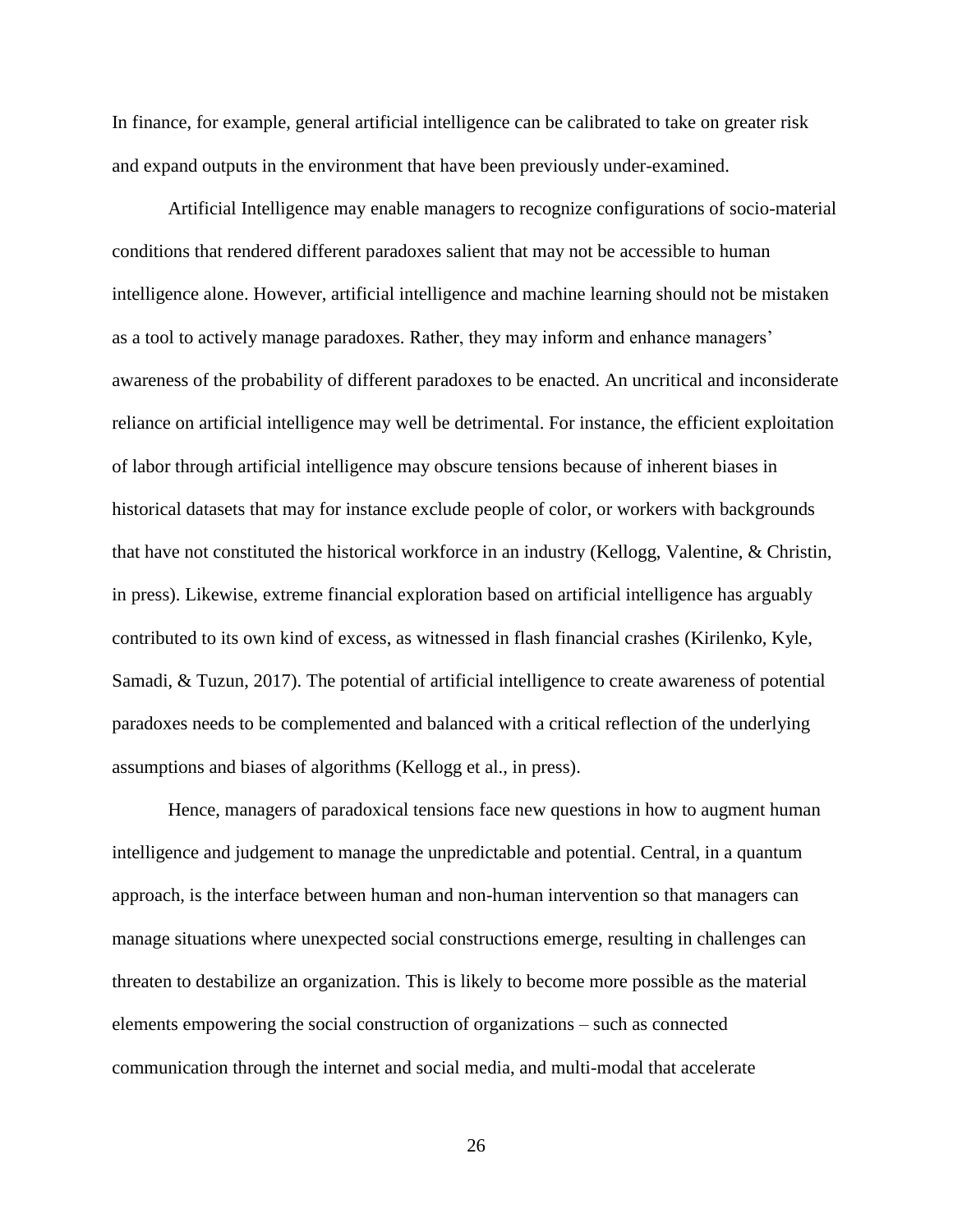disconnects between messages (Knight & Tsoukas, 2019)– become more prolific within the field of organizational management.

These questions are largely unexplored empirically by paradox scholars but offer a rich vein for future research. One possibility avenue for theorizing could be the way in which the shift from probability to actuality changes the role of the manager over time. When paradoxes is merely a possibility, i.e. they are latent, managers may focus on creating awareness and preparedness within their team or organization. When a paradox is rendered salient and responded to positively, the manager's role might shift to one of oversight. Most crucially, it is at the junction of latent and salient paradox where the manager's role shifts to one of intervention by actively shaping the socio-material context in terms of curating configurations of material, mental, and discursive factors that shape the probability of latent paradoxes to be experienced and enacted by organizational members. In this way, we can begin to see how recognizing the potentiality of paradox changes the roles and response that managers adopt as well as related research questions and analyses that come into focus. Rather than operating in a predictable way as envisaged by a dynamic equilibrium model (Smith & Lewis, 2011) a quantum approach is better equipped to explain how paradox theory operates under disequilibrium or in unpredictable environments. These settings, which have been outliers in prior research, might move to the center as the paradox research program develops.

## **4 Discussion and Conclusion**

#### *4.1 Implications for Responding to Paradox*

Managing paradoxes is a demanding task for organizational leaders. Recommendations from the management literature on how to respond to paradoxical tensions strongly differ depending on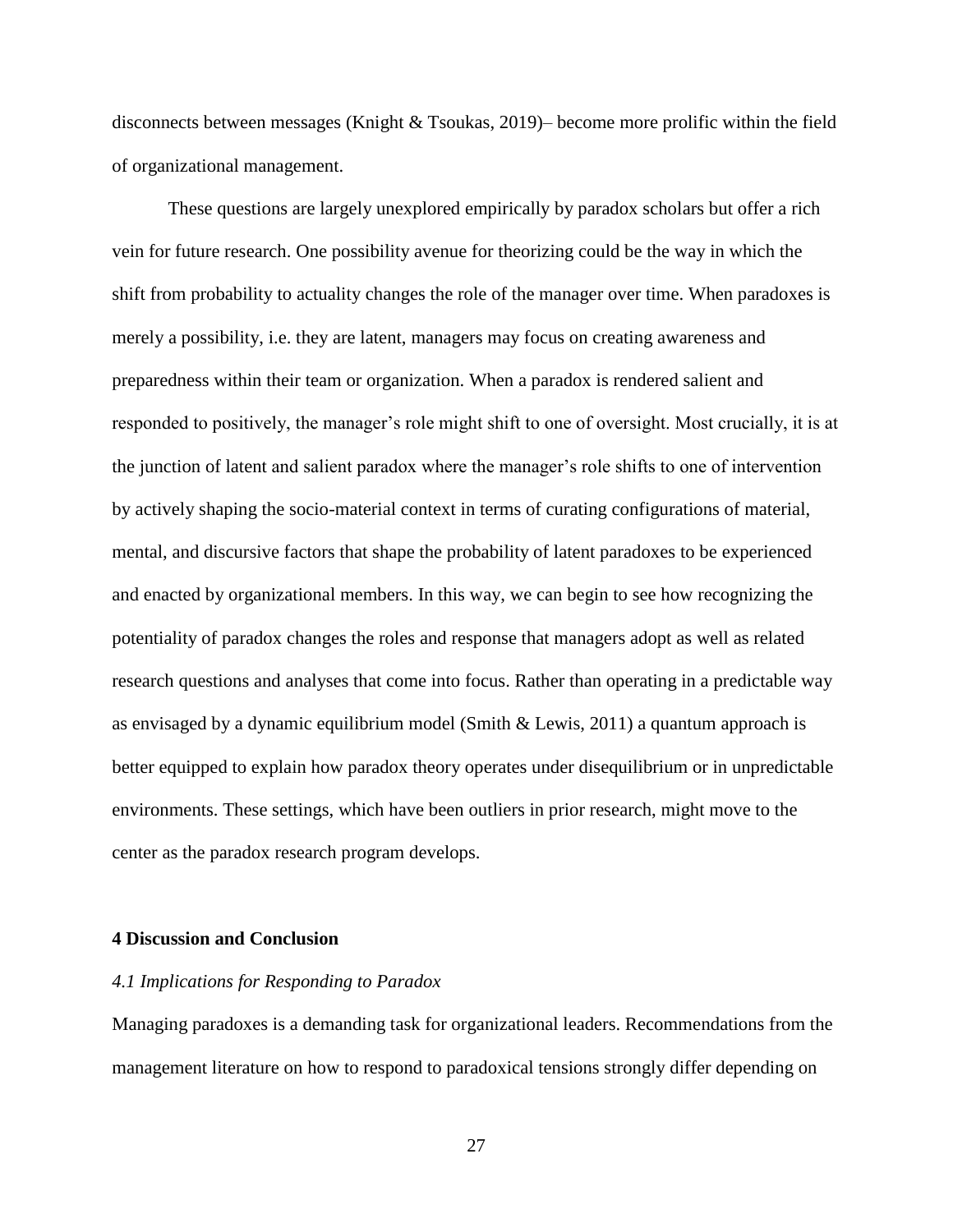the ontological position that different scholars adopt (see Table 1 for a summary). From the inherent view, management of paradox consist of a task of developing pertinent cognitive and organizational approaches to identify and adequately respond to the paradoxes that are inherent in organizational systems. The main challenge from this point of view is to develop individual and organizational skill to deal with paradox in terms of suitable cognitive (Miron-Spektor et al., 2018) or organizational (Smith, 2014) resources and responses. The argument here is that the failure to recognize paradox and to develop adequate response capabilities will result in vicious cycles and detrimental organizational outcomes (Smith & Lewis, 2011). From the constitutive view, the response to paradox is inseparable from its construction. The main task here is to understand and manage the discursive and practical processes through which organizational actors construct and respond to paradoxes (Jarzabkowski et al., 2018; Jarzabkowski & Lê, 2017; Knight & Paroutis, 2017). Responding to and managing paradox thus translates to the task of managing the practices and discourses through which organizational actors enact organizational reality.

---------------------------------------

Insert Table 1 about here

---------------------------------------

The quantum approach to organizational paradox does not reject these two prior positions from the literature. Rather it seeks to refine and reconcile both perspectives. Hence, the implications of the quantum approach for the management of organizational paradox relies on elements from both prior approaches but adds a better understanding of their respective relevance and role. Managing socio-material context (i.e., the apparatus) helps decision makers to curate configurations in which organizational members are likely to develop similar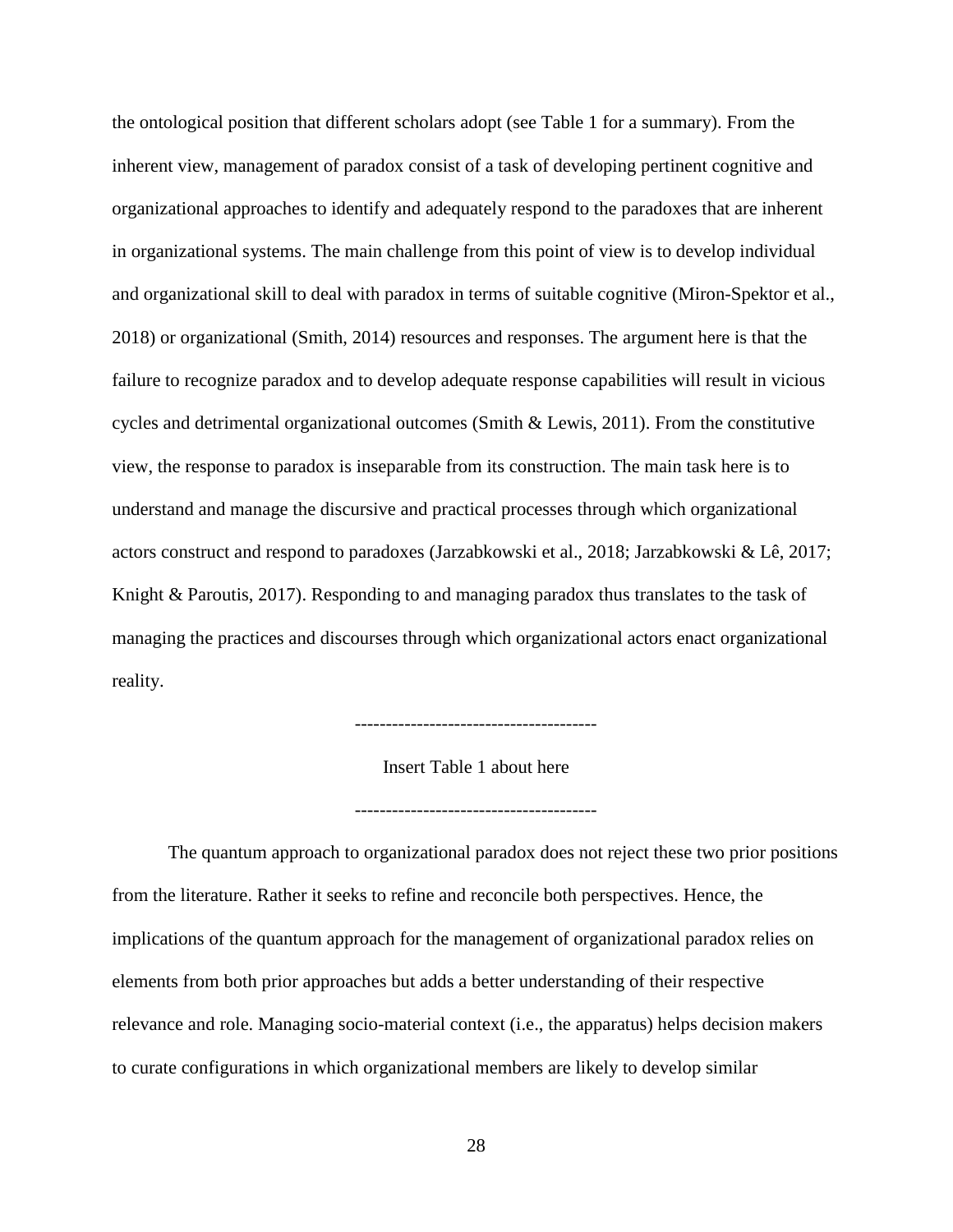experiences of and responses to organizational paradox. In this context, the quantum approach goes beyond the constitutive approach in that it highlights that the construction and experience of paradox does not only rely on actors' discourse and practice but that the socio-material apparatus through which paradoxes are enacted also comprise individual psychological and biographical factors and, most importantly, also material aspects, such as artifacts.

At the same time, the quantum approach acknowledges that the experience of and responses to paradoxes are not independent from the organizational setting. While it does not posit the task of managing paradoxes is to recognize pre-existing paradoxes that are inherent in an organizational system (as does the inherent view), it highlights the probabilistic nature of paradox in that organizational systems hold the potentiality for many different paradoxical tensions. Managing this inherent potentiality requires the creation of an awareness of, and preparedness to, the likelihood of different paradoxes to be enacted. This management task thus necessarily requires the ability to deal with uncertainty and indeterminacy, a task that will most likely demand more than rational reasoning but also intuition (Calabretta, Gemser, & Wijnberg, 2017).

Most importantly, the quantum approach highlights that the probabilistic nature of paradox and the socio-material context in which paradox is enacted are intertwined. The probability of enacting a specific paradox is inherent in, and shaped by, the socio-material context of organizational actors. Consequently, the quantum approach to paradox offers novel perspectives for empirical studies of individual and organizational responses to paradox. Such future research can address how the management of the probabilistic nature of paradox and the management of the socio-material context are related. For doing so, it appear promising to adopt a configurational approach (Misangyi et al., 2017; Short et al., 2008; Zimmermann et al., 2018)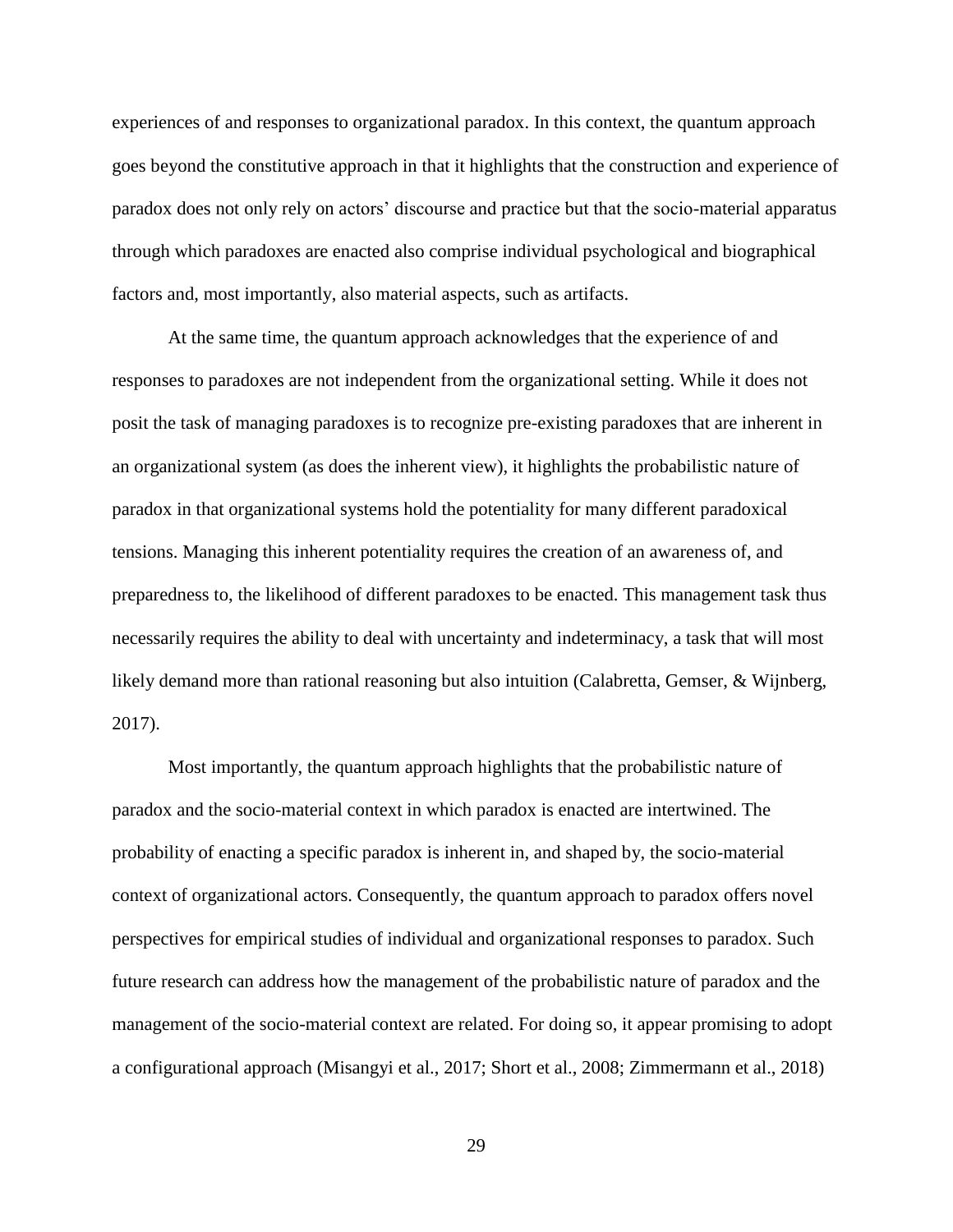for at least two reasons. First, configurations can capture the multiple dimensions of the sociomaterial apparatus that shapes the probability space of latent paradoxes and through which salient paradoxes are enacted. Therefore, understanding such configurations is essential for creating an awareness of and preparedness for latent paradoxes in terms of grasping what paradoxes are more likely to get enacted under different socio-material configurations. Second, shaping socio-material configurations offers a means to actively managing the enactment of paradoxes and related responses throughout the organization.

## *4.2 Implications for Interdisciplinary Inquiry of Organizational Paradox*

Our argument results from an interdisciplinary inquiry of organizational paradox. Our experience in developing work based on interdisciplinary integration was both challenging and exciting. In hindsight, it was important to maintain a distinction between our primary literature (where we wanted to foreground our contribution) and our secondary literature (where we drew inspiration to advance our primary literature). In our case, our primary literature was organizational theory and paradox, and it was very helpful to have this clearly in mind throughout the process. Second, it was important that there was paradigm incommensurability between the two literatures we brought together, even when they operated between different disciplines. Kuhn (2012) has argued that scientific revolutions occur when disciplines face paradigm incommensurability: that is, there is an inherent difference of opinion about what is knowable about a phenomenon. We identified this tension within the paradox literature between the inherent and constitutive views. However, as we reached out to new disciplines for insights, it was important that there was paradigm commensurability between our primary and secondary literatures. This allowed us to make a logical connection and justification for our theory extension (based on a common view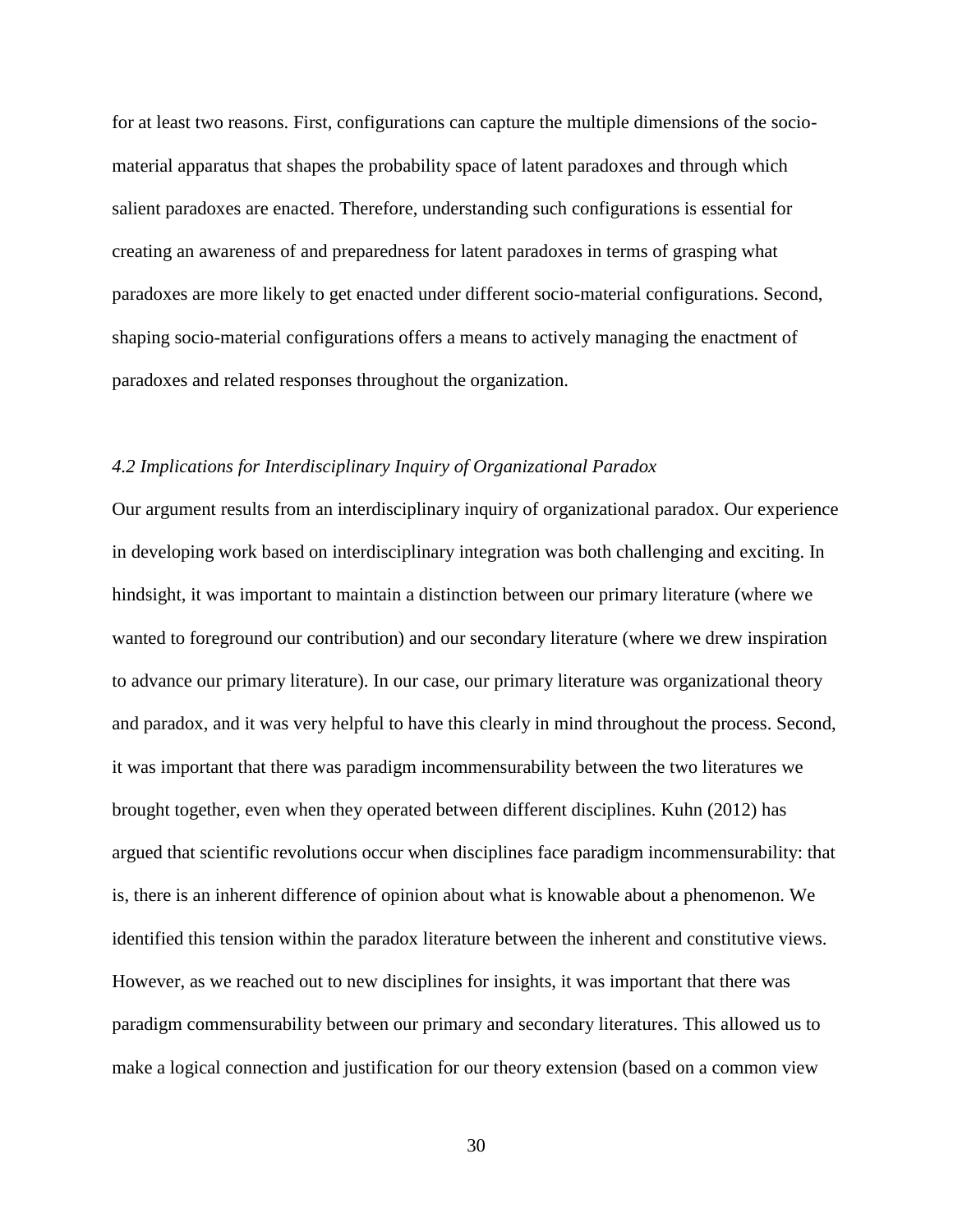about meta-physics) rather than trying to compare un-like paradigms (Shepherd & Challenger, 2013). Finally, we felt our approach was most needed when the problems within the primary literature were well-defined and the secondary literature from a different discipline had addressed the same kinds of problems.

Conversely, falling outside these conditions made working in an interdisciplinary context very challenging. The highly technical and formal nature of the physics discipline often made it difficult to discern the fundamental insights that would help our advancement of organizational paradox. Moreover, it took time to appreciate why quantum mechanics was uniquely placed to help address issues in paradox rather than other disciplines.

Interestingly, stepping outside the realm of organization theory to seek inspiration and insights from other disciplines, in our case physics and quantum mechanics, has helped us to understand the paradoxical nature of the ontology of, and responses to, organizational paradox itself. Our quantum approach suggests that the ontology of paradox can only be fully understood by accommodating inherent and socially constructed elements without resolving their differences, and thereby highlights the paradoxical nature of the ontology of paradox. This paradoxical nature of a quantum ontology may well apply to a wide range of organizational phenomena beyond organizational paradoxes, lending support to paradox as a metatheory (Lewis & Smith, 2014). At the same time, our quantum approach highlights the paradoxical nature of managing paradoxes. In a quantum approach, the socio-material context is at the heart of managing organizational paradox represents the apparatus of experiencing and enacting salient paradoxes. However, managing the socio-material context to respond to paradox is paradoxical in itself. On the one hand, recognizing different socio-material configurations that are related to heightened probabilities for the enactment of different paradoxes helps to increase awareness and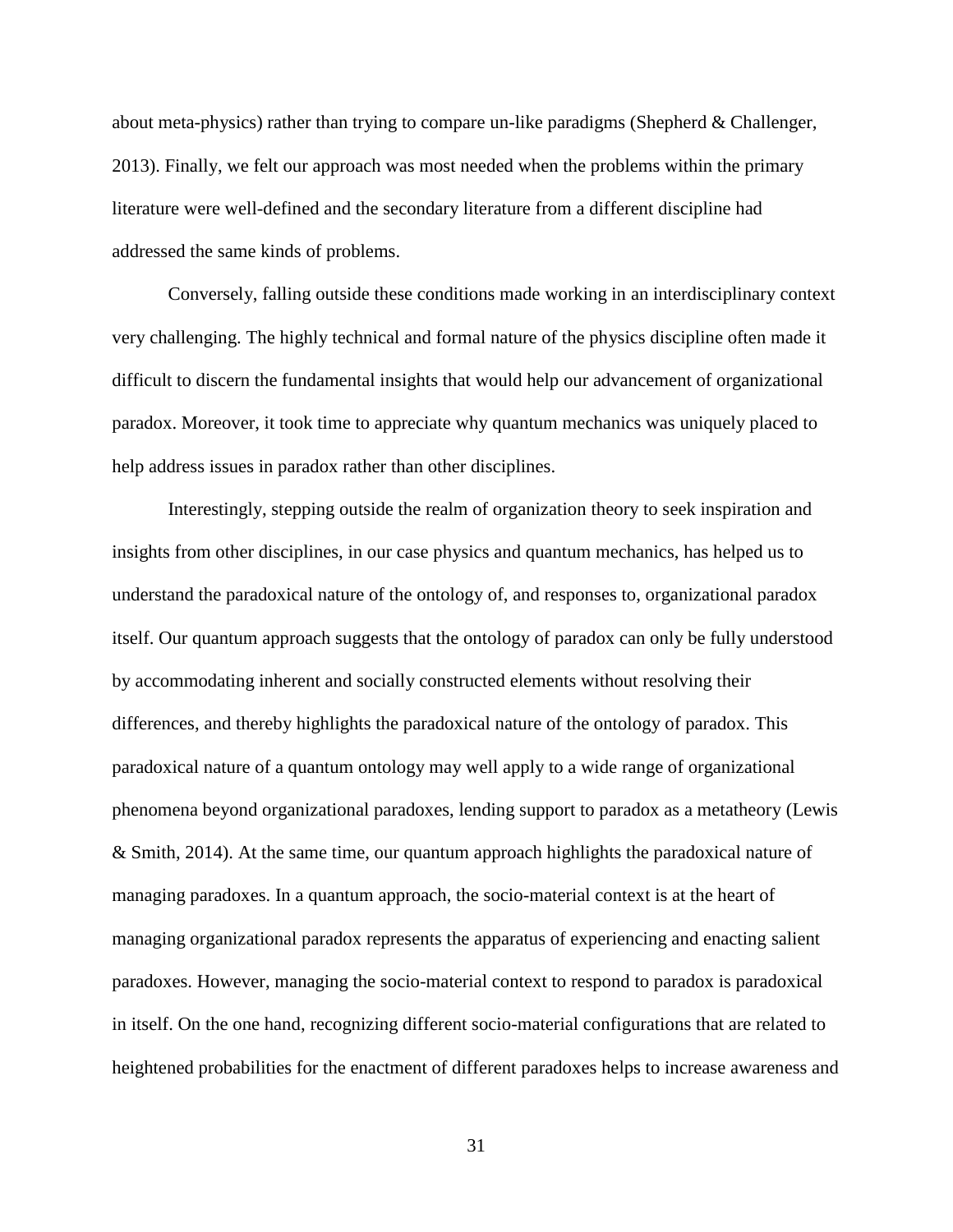preparedness for the potentiality of latent paradoxes. On the other hand, actively curating the socio-material context in order to the enactment of, and response to, salient paradoxes in turn shapes and alters the probability of paradoxes to be enacted.

The dual probabilistic and socio-material ontology of paradox hence calls for managerial responses that simultaneously embrace the indeterminacy and the situatedness of paradox. Such responses need to be holistic and pragmatic at the same time. Future research on responses to paradox might therefore seek inspiration from the notion of robust action (Ferraro, Etzion, & Gehman, 2015). With robust action, managers combine competing responses to paradox in an iterative and reflexive manner with the aim to address salient paradoxes without compromising the flexibility and preparedness to respond to the potentiality of latent paradoxes. Our quantum approach highlights how managing paradox plays out at the junction of inherent indeterminate probabilities and concrete socio-material enactment. Because the probability of the experience and enactment of paradox is inseparably tied to the socio-material context in and through which it is enacted, and vice versa, managing paradox involves both understanding the possibility space of the array of potential paradoxes and curating the enactment of specific paradoxes.

#### **References**

- Alvesson, M., & Sandberg, J. 2011. Generating Research Questions through Problematization. *Academy of Management Review*, 36(2): 247-271.
- Aoki, K. in press. The Roles of Material Artifacts in Managing the Learning-Performance Paradox: The Kaizen Case. *Academy of Management Journal*.
- Ball, P. 2018. *Beyond Weird: Why Everything You Thought You Knew About Quantum Physics Is Different*. London: The Bodley Head.
- Barad, K. 2007. *Meeting the Universe Halfway: Quantum Physics and the Entanglement of Matter and Meaning*. Durham and London: Duke University Press.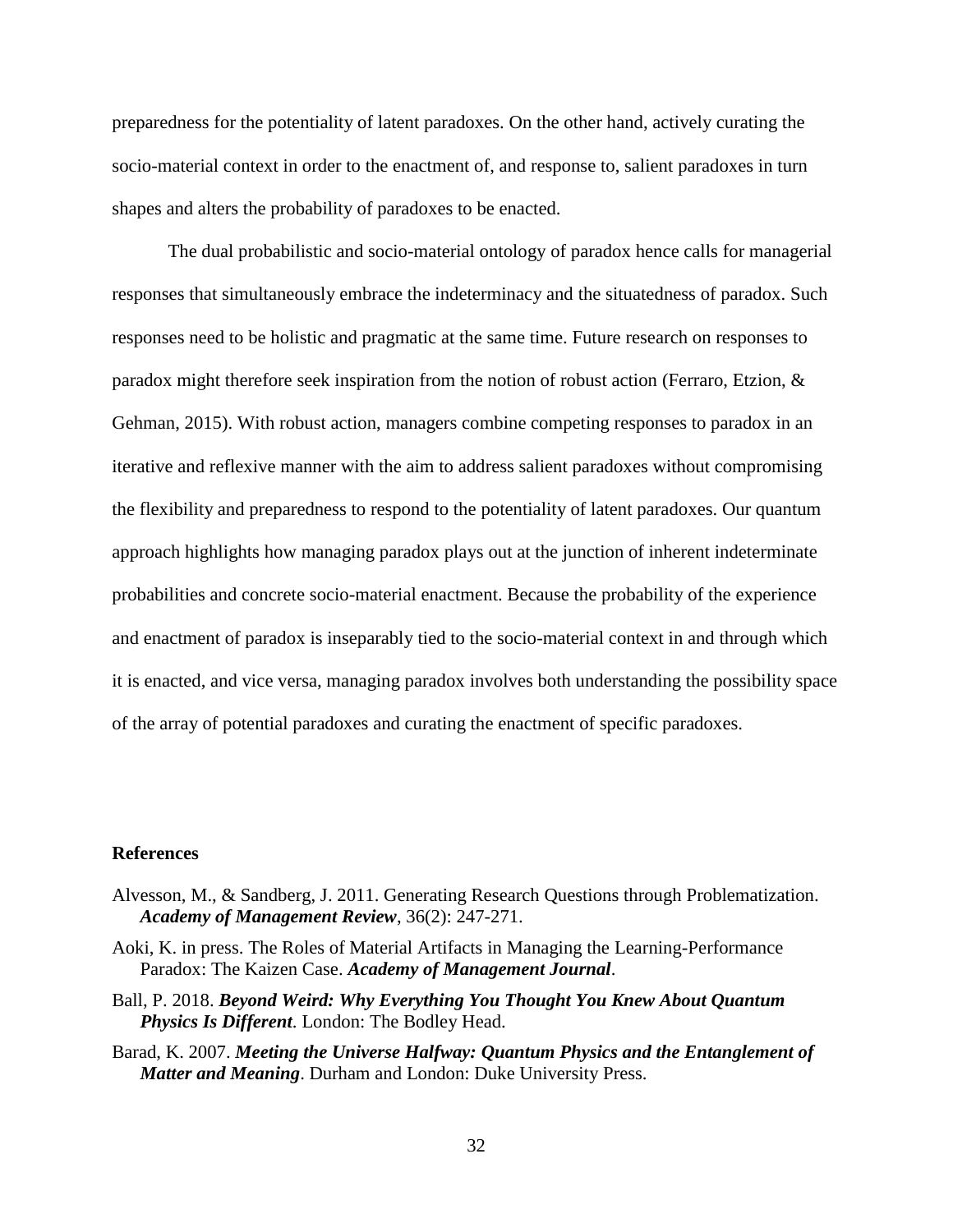- Barker, V., & Mueller, G. 2002. Ceo Characteristics and Firm R&D Spending. *Management Science*, 48(6): 782-801.
- Brown, A. D. 1998. Narrative, Politics and Legitimacy in an It Implimentation. *Journal of Management Studies*, 35(1): 35-58.
- Brown, A. D., Stacey, P., & Nandhakumar, J. 2008. Making Sense of Sensemaking Narratives. *Human Relations*, 61(8): 1035-1062.
- Calabretta, G., Gemser, G., & Wijnberg, N. M. 2017. The Interplay between Intuition and Rationality in Strategic Decision Making: A Paradox Perspective. *Organization Studies*, 38(3-4): 365-401.
- Cameron, K. S., & Quinn, R. E. 1988. Organizational Paradox and Transformation. In R. E. Quinn, & K. S. Cameron (Eds.), *Paradox and Transformation: Toward a Theory of Change in Organization and Management*: 1-18. Cambridge, MA: Ballinger.
- Chaganti, R., & Sambharya, R. 1987. Strategic Orientation and Characteristics of Upper Management. *Strategic Management Journal*, 8(4): 393-401.
- Clegg, S. R., da Cunha, J. V., & Cunha, M. P. 2002. Management Paradoxes: A Relational View. *Human Relations*, 55(5): 483-503.
- Cunha, M. P., & Putnam, L. L. 2019. Paradox Theory and the Paradox of Success. *Strategic Organization*, 17(1): 95-106.
- Dawkins, C. E., & Barker, J. R. in press. A Complexity Theory Framework of Issue Movement. *Business & Society*.
- Dirac, P. A. M. 1981. *The Principles of Quantum Mechanics*. Oxford: Oxford University Press.
- Ferraro, F., Etzion, D., & Gehman, J. 2015. Tackling Grand Challenges Pragmatically: Robust Action Revisited. *Organization Studies*, 36(3): 1605-1625.
- Feynman, R. P., Leighton, R. B., & Sands, M. 2010. *The Feynman Lectures on Physics. Volume Iii: Quantum Mechanics*. New York: Basic Books.
- Gabora, L., Rosch, E., & Aerts, D. 2008. Toward an Ecological Theory of Concepts. *Ecological Psychology*, 20(1): 84-116.
- Gabriel, Y. 2000. *Storytelling in Organizations: Facts, Fictions, and Fantasies: Facts, Fictions, and Fantasies*: OUP Oxford.
- Griffiths, D. J. 2005. *Introduction to Quantum Mechanics* (Second ed.). Upper Saddle River, NJ: Pearson Prentice-Hall.
- Gupta, A. K., & Govindarajan, V. 1984. Business Unit Strategy, Managerial Characteristics, and Business Unit Effectiveness at Strategy Implementation. *Academy of Management journal*, 27(1): 25-41.
- Hahn, T., & Knight, E. in press. The Ontology of Organizational Paradox: A Quantum Approach. *Academy of Management Review*, published online ahead of print.
- Hahn, T., Preuss, L., Pinkse, J., & Figge, F. 2014. Cognitive Frames in Corporate Sustainability: Managerial Sensemaking with Paradoxical and Business Case Frames. *Academy of Management Review*, 39(4): 463-487.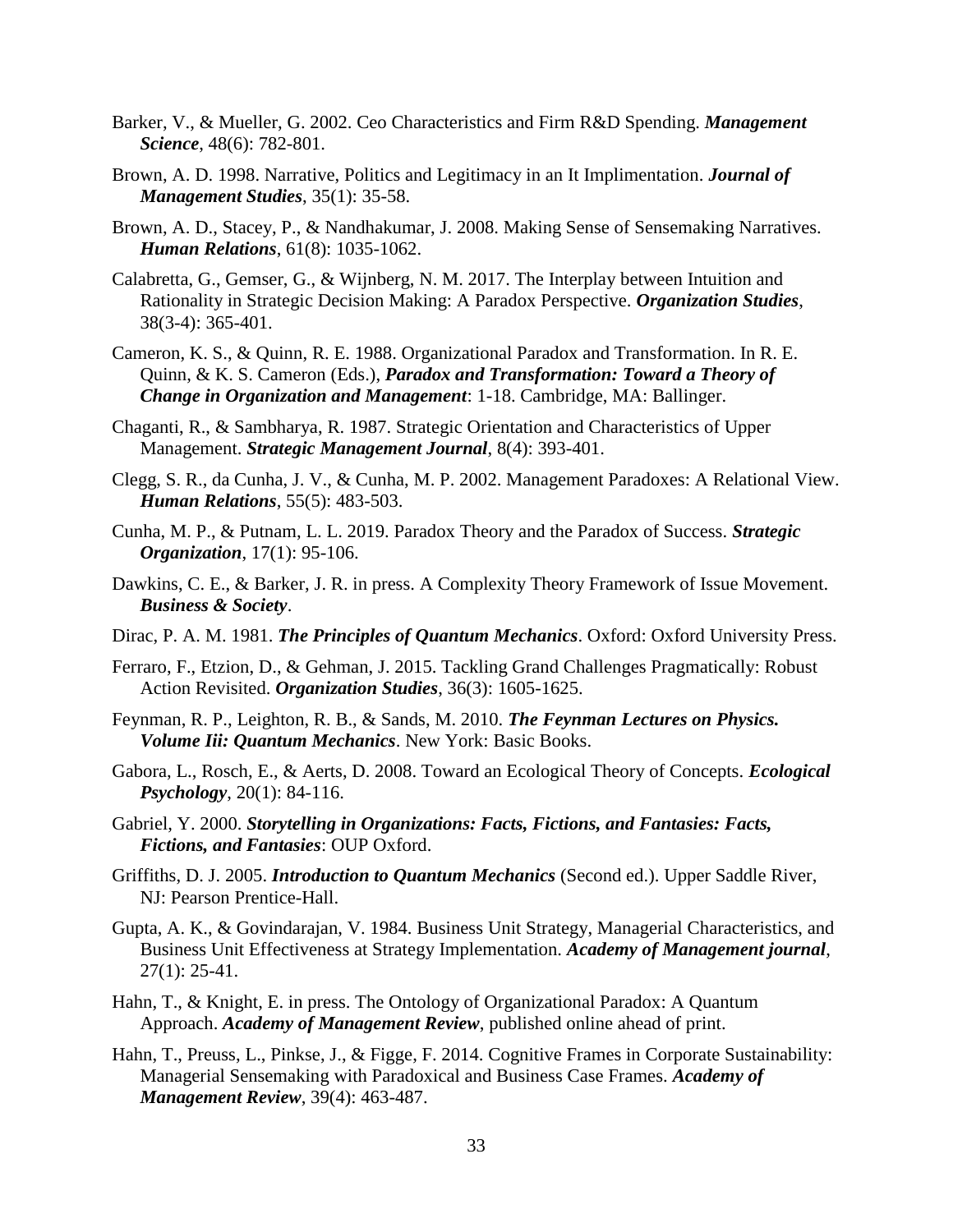- Hatch, M. J., & Erhlich, S. B. 1993. Spontaneous Humour as an Indicator of Paradox and Ambiguity in Organizations. *Organization Studies*, 14(4): 505-526.
- Helfat, C. E., & Peteraf, M. A. 2015. Managerial Cognitive Capabilities and the Microfoundations of Dynamic Capabilities. *Strategic Management Journal*, 36(6): 831-850.
- Jarzabkowski, P., Bednarek, R., & Lê, J. K. 2018. Studying Paradox as Process and Practice: Identifying and Following Moments of Salience and Latency. In M. Farjoun, W. K. Smith, A. Langley, & H. Tsoukas (Eds.), *Dualities, Dialectics, and Paradoxes in Organizational Life*: 175-194. Oxford: Oxford University Press.
- Jarzabkowski, P., & Kaplan, S. 2015. Strategy Tools‐in‐Use: A Framework for Understanding "Technologies of Rationality" in Practice. *Strategic Management Journal*, 36(4): 537-558.
- Jarzabkowski, P., & Lê, J. K. 2017. We Have to Do This and That? You Must Be Joking: Constructing and Responding to Paradox through Humor. *Organization Studies*, 38(3-4): 433-462.
- Jarzabkowski, P., Lê, J. K., & Van de Ven, A. H. 2013. Responding to Competing Strategic Demands: How Organizing, Belonging, and Performing Paradoxes Coevolve. *Strategic Organization*, 11(3): 245-280.
- Kellogg, K., Valentine, M., & Christin, A. in press. Algorithms at Work: The New Contested Terrain of Control *Academy of Management Annals*.
- Ketokivi, M., Mantere, S., & Cornelissen, J. 2017. Reasoning by Analogy and the Progress of Theory. *Academy of Management Review*, 42(4): 637-658.
- Kirilenko, A., Kyle, A. S., Samadi, M., & Tuzun, T. 2017. The Flash Crash: High-Frequency Trading in an Electronic Market. *The Journal of Finance*, 72(3): 967-998.
- Knight, E., Daymond, J., & Paroutis, S. in press. Design-Led Strategy: How to Bring Design Thinking into the Art of Strategic Management. *California Management Review*.
- Knight, E., & Paroutis, S. 2017. Becoming Salient: The Tmt Leader's Role in Shaping the Interpretive Context of Paradoxical Tensions. *Organization Studies*, 38(3-4): 403-432.
- Knight, E., & Paroutis, S. 2019. How Visual Methods Can Enhance Our Understanding of Strategy and Management, *Standing on the Shoulders of Giants: Traditions and Innovations in Research Methodology*: 77-90: Emerald Publishing Limited.
- Knight, E., Paroutis, S., & Heracleous, L. 2018. The Power of Powerpoint: A Visual Perspective on Meaning Making in Strategy. *Strategic Management Journal*, 39(3): 894-921.
- Knight, E., & Tsoukas, H. 2019. When Fiction Trumps Truth: What 'Post-Truth'and 'Alternative Facts' Mean for Management Studies. *Organization Studies*, 40(2): 183-197.
- Kuhn, T. S. 2012. *The Structure of Scientific Revolutions*: University of Chicago press.
- Leonardi, P. M. 2011. When Flexible Routines Meet Flexible Technologies: Affordance, Constraint, and the Imbrication of Human and Material Agencies. *MIS Quarterly*, 35(1): 147-167.
- Lewis, M. W., & Smith, W. K. 2014. Paradox as a Metatheoretical Perspective: Sharpening the Focus and Widening the Scope. *Journal of Applied Behavioral Science*, 50(2): 127-149.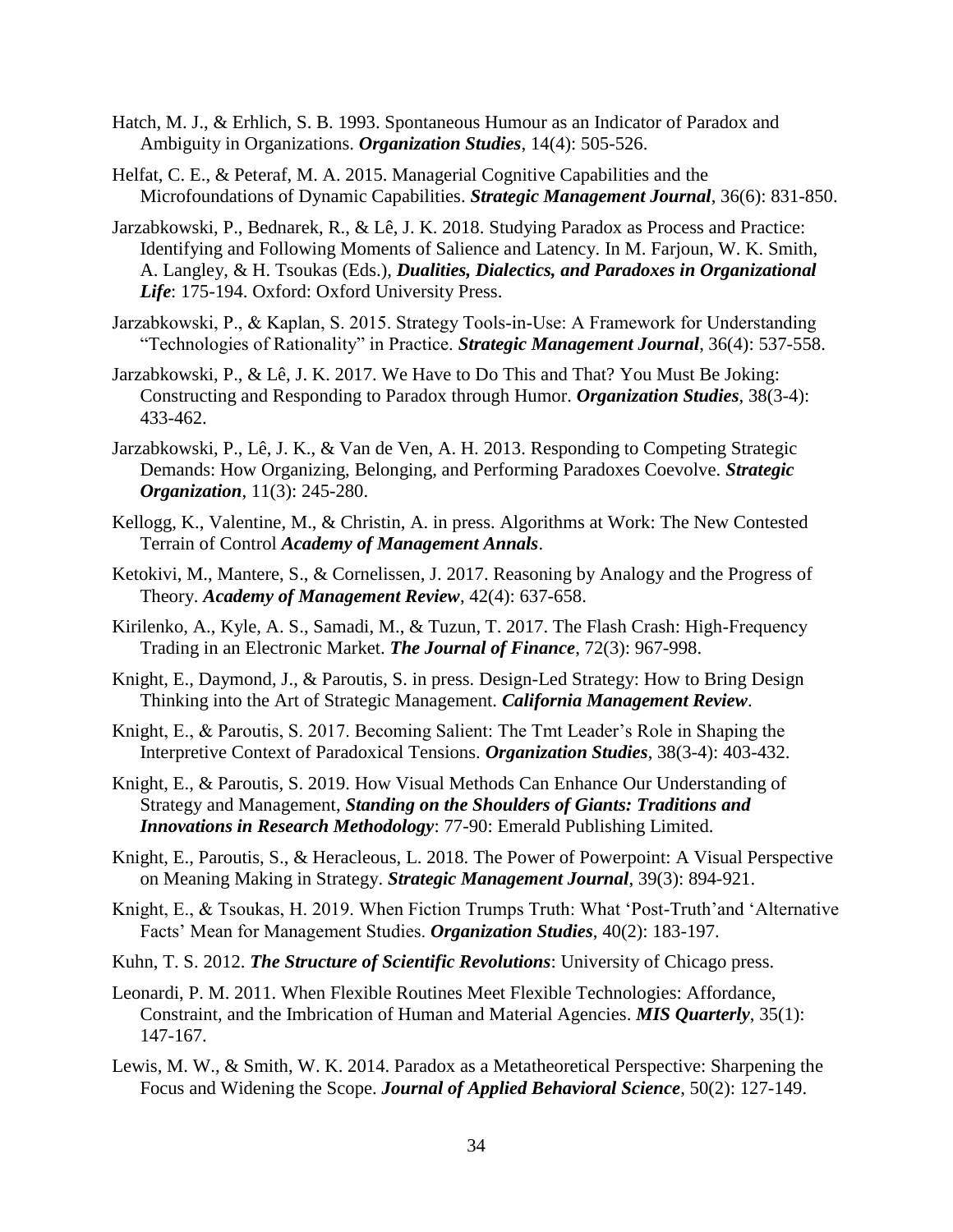- Lord, R. G., Dinh, J. E., & Hoffman, E. L. 2015. A Quantum Approach to Time and Organizational Change. *Academy of Management Review*, 40(2): 263-290.
- Lüscher, L. S., & Lewis, M. W. 2008. Organizational Change and Managerial Sensemaking: Working through Paradox. *Academy of Management Journal*, 51(2): 221-240.
- Maclean, M., Harvey, C., & Chia, R. 2012. Sensemaking, Storytelling and the Legitimization of Elite Business Careers. *Human Relations*, 65(1): 17-40.
- Meyer, R. E., Höllerer, M. A., Jancsary, D., & Van Leeuwen, T. 2013. The Visual Dimension in Organizing, Organization, and Organization Research: Core Ideas, Current Developments, and Promising Avenues. *The Academy of Management Annals*, 7(1): 489-555.
- Mirabeau, L., & Maguire, S. 2014. From Autonomous Strategic Behavior to Emergent Strategy. *Strategic Management Journal*, 35(8): 1202-1229.
- Miron-Spektor, E., Ingram, A., Keller, J., Smith, W. K., & Lewis, M. W. 2018. Microfoundations of Organizational Paradox: The Problem Is How We Think About the Problem. *Academy of Management Journal*, 61(1): 26-45.
- Misangyi, V. F., Greckhamer, T., Furnari, S., Fiss, P. C., Crilly, D., & Aguilera, R. 2017. Embracing Causal Complexity: The Emergence of a Neo-Configurational Perspective. *Journal of Management*, 43(1): 255-282.
- Oppenheim, J., & Wehner, S. 2010. The Uncertainty Principle Determines the Nonlocality of Quantum Mechanics. *Science*, 330(6007): 1072-1074.
- Orlikowski, W. J. 2007. Sociomaterial practices: Exploring technology at work. *Organization Studies*, 28(9): 1435–1448
- Orlikowski, W. J., & Scott, S. V. 2008. Sociomateriality: Challenging the Separation of Technology, Work and Organization. *Academy of Management Annals*, 2(1): 433-474.
- Paroutis, S., & Knight, E. 2019. Visuals in Open Strategy. In D. Seidl, G. von Krogh, & R. Whittington (Eds.), *The Handbook of Open Strategy*. Cambridge University Press.
- Polkinghorne, J. C. 1984. *The Quantum World*. London: Longman Publishing Group.
- Putnam, L. L., Fairhurst, G. T., & Banghart, S. 2016. Contradictions, Dialectics, and Paradoxes in Organizations: A Constitutive Approach. *Academy of Management Annals*, 10(1): 65- 171.
- Quinn, R. E., & Cameron, K. S. (Eds.). 1988. *Paradox and Transformation: Toward a Theory of Change in Organization and Management*. Cambridge, MA: Ballinger.
- Rae, A. I. M. 2005. *Quantum Physics: A Beginner's Guide*. London: Oneworld Publications.
- Schad, J., & Bansal, P. 2018. Seeing the Forest and the Trees: How a Systems Perspective Informs Paradox Research. *Journal of Management Studies*, 55(8): 1490-1506.
- Schad, J., Lewis, M. W., Raisch, S., & Smith, W. K. 2016. Paradox Research in Management Science: Looking Back to Move Forward. *Academy of Management Annals*, 10(1): 5-64.
- Schad, J., Lewis, M. W., & Smith, W. K. 2019. Quo Vadis, Paradox? Centripetal and Centrifugal Forces in Theory Development. *Strategic Organization*, 17(1): 107-119.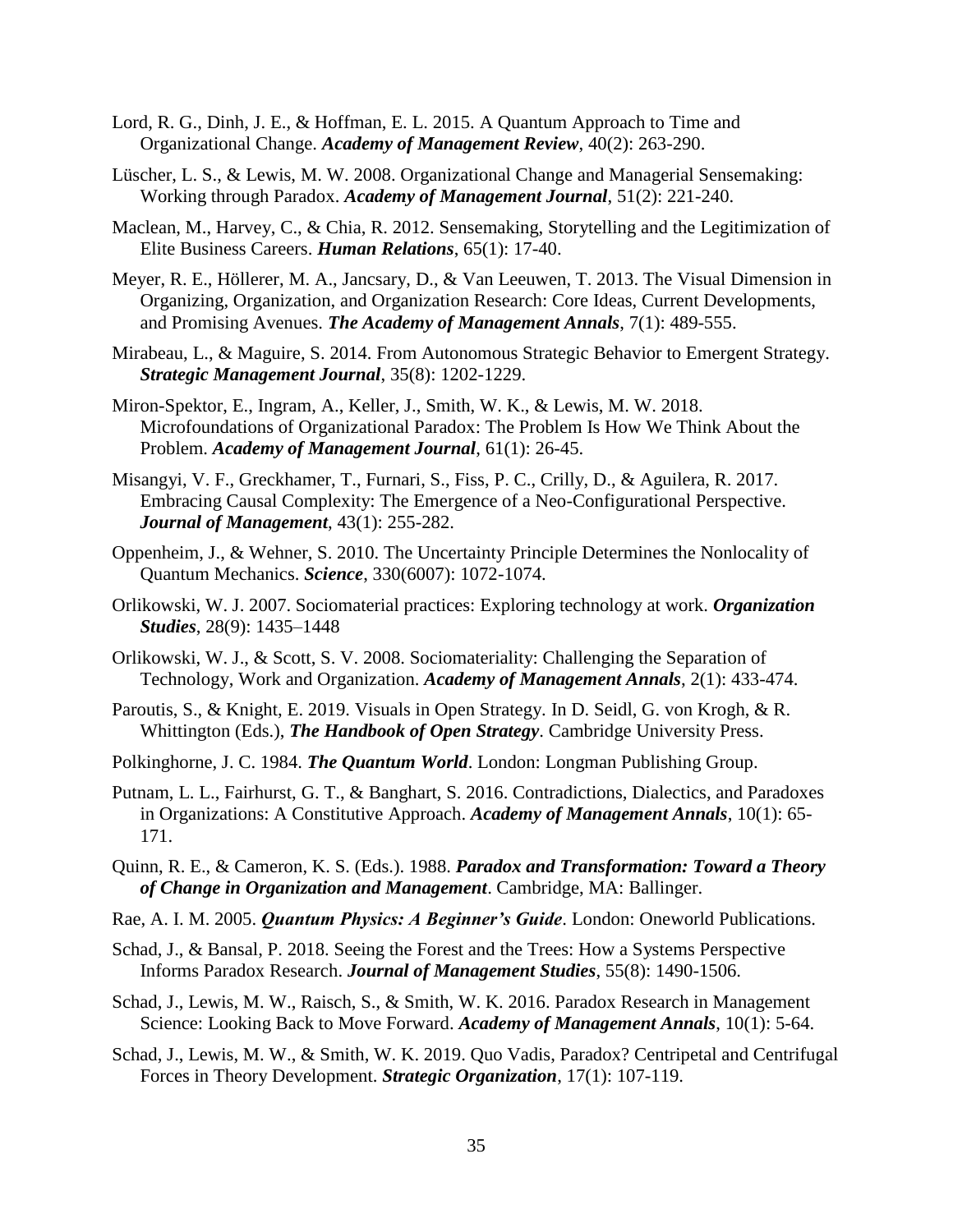- Shepherd, C., & Challenger, R. 2013. Revisiting Paradigm (S) in Management Research: A Rhetorical Analysis of the Paradigm Wars. *International Journal of Management Reviews*, 15(2): 225-244.
- Short, J. C., Payne, G. T., & Ketchen, D. J. 2008. Research on Organizational Configurations: Past Accomplishments and Future Challenges. *Journal of Management*, 34(6): 1053-1079.
- Smith, W. K. 2014. Dynamic Decision Making: A Model of Senior Leaders Managing Strategic Paradoxes. *Academy of Management Journal*, 57(6): 1592-1623.
- Smith, W. K., & Lewis, M. W. 2011. Toward a Theory of Paradox: A Dynamic Equilibrium Model of Organizing. *Academy of Management Review*, 36(2): 381-403.
- Smith, W. K., & Tushman, M. L. 2005. Managing Strategic Contradictions: A Top Management Model for Managing Innovation Streams. *Organization Science*, 16(5): 522-536.
- Spee, P., & Jarzabkowski, P. 2011. Strategic Planning as Communicative Process. *Organization Studies*, 32(9): 1217-1245.
- Unruh, W. G. 1994. Reality and Measurement of the Wave Function. *Physical Review A*, 50(1): 882-887.
- Vaara, E., & Whittington, R. 2012. Strategy as Practice: Taking Social Practices Seriously. *Academy of Management Annals*, 6(1): 285-336.
- Wheeler, J. A., & Zurek, W. H. (Eds.). 1983. *Quantum Theory and Measurement*. New Jersey: Princeton University Press.
- Zimmermann, A., Raisch, S., & Cardinal, L. B. 2018. Managing Persistent Tensions on the Frontline: A Configurational Perspective on Ambidexterity. *Journal of Management Studies*, 55(5): 739-769.